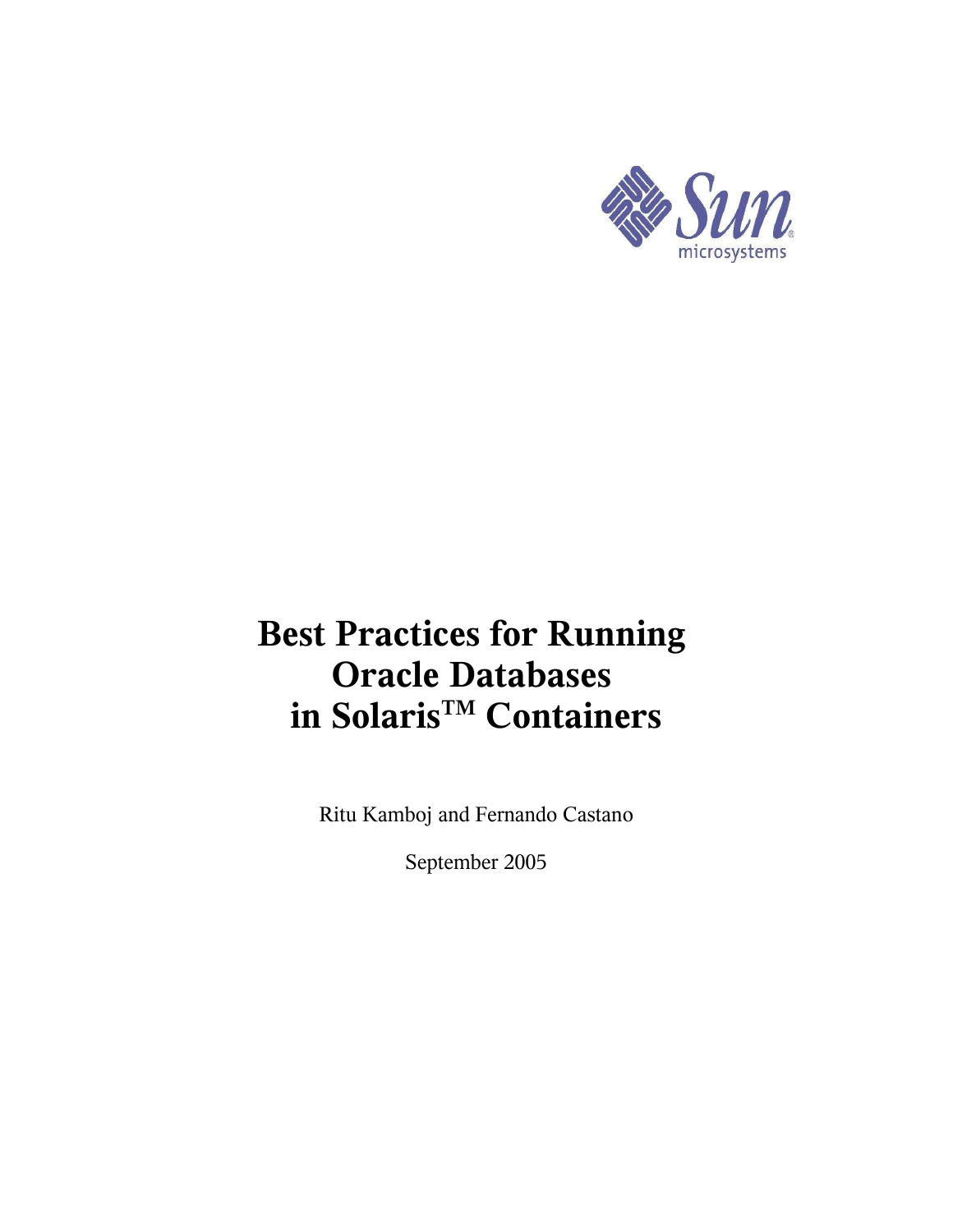©2005 Sun Microsystems, Inc. 4150 Network Circle Santa Clara, CA 95054 U.S.A.

This product or document is protected by copyright and distributed under licenses restricting its use, copying, distribution, and decompilation. No part of this product or document may be reproduced in any form by any means without prior written authorization of Sun and its licensors, if any. Third-party software, including font technology, is copyrighted and licensed from Sun suppliers.

Parts of the product may be derived from Berkeley BSD systems, licensed from the University of California.

Sun, Sun Microsystems, the Sun logo, and Solaris are trademarks or registered trademarks of Sun Microsystems, Inc. in the U.S. and other countries.

U.S. Government Rights Commercial software. Government users are subject to the Sun Microsystems, Inc. standard license agreement and applicable provisions of the FAR and its supplements.

DOCUMENTATION IS PROVIDED AS IS AND ALL EXPRESS OR IMPLIED CONDITIONS, REPRESENTATIONS AND WARRANTIES, INCLUDING ANY IMPLIED WARRANTY OF MERCHANTABILITY, FITNESS FOR A PARTICULAR PURPOSE OR NON-INFRINGEMENT, ARE DISCLAIMED, EXCEPT TO THE EXTENT THAT SUCH DISCLAIMERS ARE HELD TO BE LEGALLY INVALID.

Unless otherwise licensed, use of this software is authorized pursuant to the terms of the license found at: http://developers.sun.com/berkeley\_license.html

Ce produit ou document est protégé par un copyright et distribué avec des licences qui en restreignent l'utilisation, la copie, la distribution, et la décompilation. Aucune partie de ce produit ou document ne peut être reproduite sous aucune forme, par quelque moyen que ce soit, sans l'autorisation préalable et écrite de Sun et de ses bailleurs de licence, s'il y en a. Le logiciel détenu par des tiers, et qui comprend la technologie relative aux polices de caractères, est protégé par un copyright et licencié par des fournisseurs de Sun.

Des parties de ce produit pourront être dérivées du système Berkeley BSD licenciés par l'Université de Californie.

Sun, Sun Microsystems, le logo Sun, et Solaris sont des marques de fabrique ou des marques déposées, de Sun Microsystems, Inc. aux Etats-Unis et dans d'autres pays.

CETTE PUBLICATION EST FOURNIE EN L'ETAT ET AUCUNE GARANTIE, EXPRESSE OU IMPLICITE, N'EST ACCORDEE, Y COMPRIS DES GARANTIES CONCERNANT LA VALEUR MARCHANDE, L'APTITUDE DE LA PUBLICATION A REPONDRE A UNE UTILISATION PARTICULIERE, OU LE FAIT QU'ELLE NE SOITPAS CONTREFAISANTE DE PRODUIT DE TIERS. CE DENI DE GARANTIE NE S'APPLIQUERAIT PAS, DANS LA MESURE OU IL SERAIT TENU JURIDIQUEMENT NUL ET NON AVENU.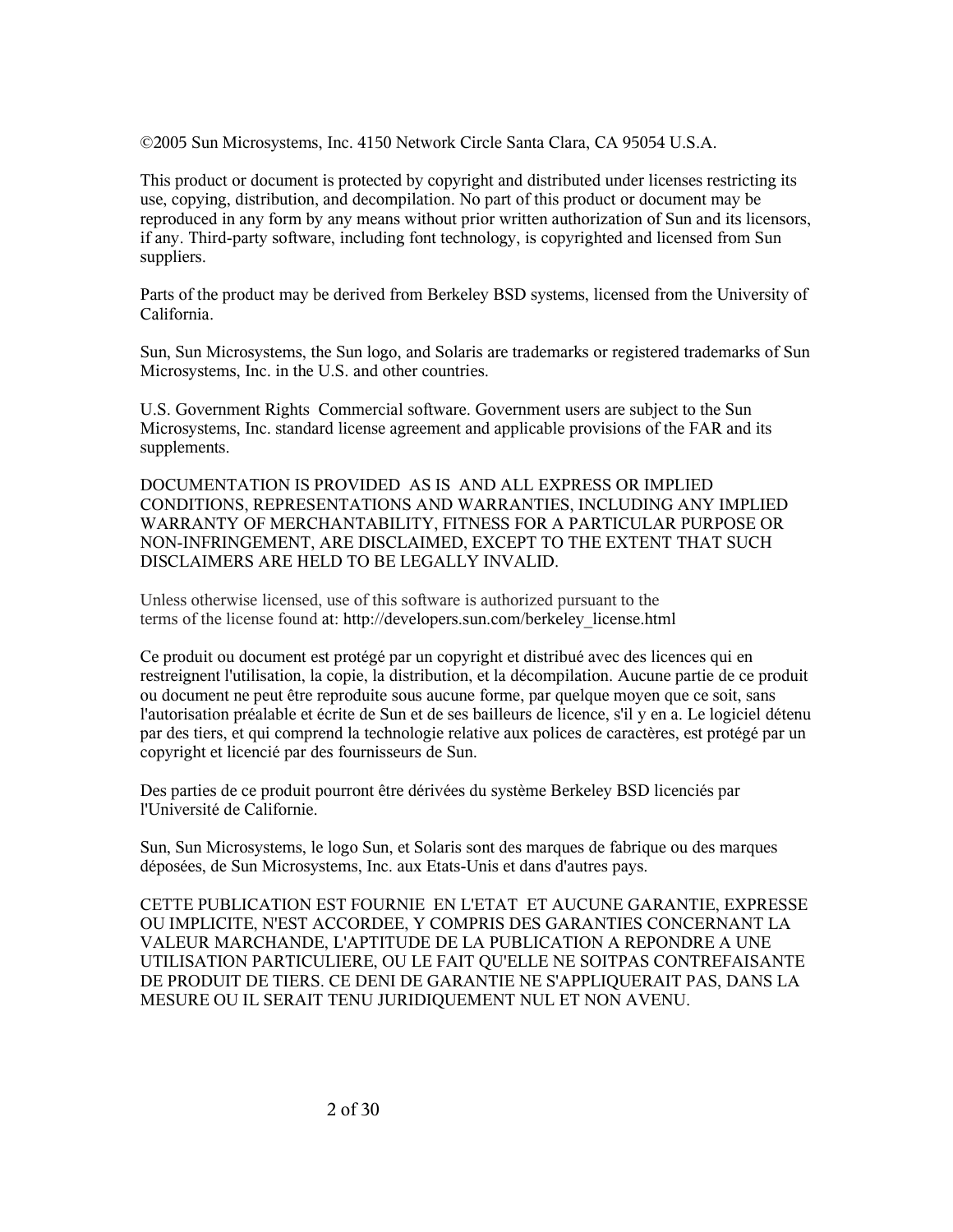## **Table of Contents**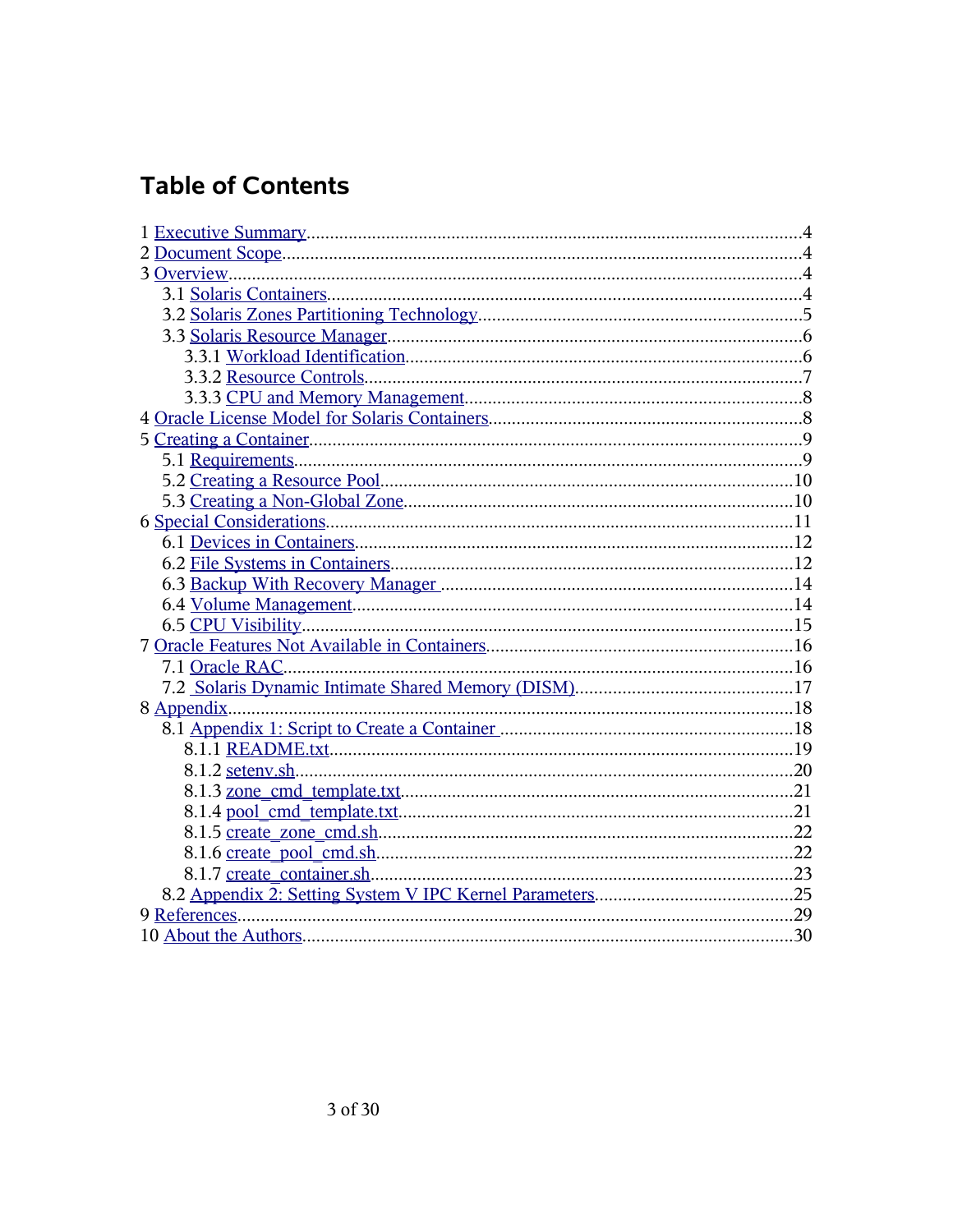#### **1 Executive Summary**

This document provides an overview of Solaris Containers in the Solaris 10 Operating System (OS), with guidelines for running a non-RAC Oracle database in a container. Oracle 9i R2 and 10g R1 databases (RAC and non-RAC) have been certified to run in a global zone. This document concentrates on running a non-RAC Oracle database in a container in the Solaris OS, and it explains in detail the process of creating a non-global zone appropriate for deploying an Oracle database. Additionally, it captures special considerations for running a non-RAC Oracle database in a container in the Solaris OS.

For the remainder of this document a "Solaris Container in the Solaris 10 OS" will be referred to as a "Solaris container" or just a "container" and it will be assumed that it is associated to a non-global zone unless explicitly stated otherwise. Also, a "non-RAC Oracle database" will be referred to simply as an "Oracle database".

## **2 Document Scope**

A new licensing agreement between Sun and Oracle recognizes Solaris 10 capped containers as hard partitions (see references [6] and [7]). The scope of this document is to define a container in the Solaris 10 OS appropriate for running an Oracle database. In addition, it captures limitations and special cases of running Oracle databases in containers.

It is beyond the scope of this document to explain how Solaris Containers technology can be used to consolidate multiple Oracle database instances in separate containers on the same system. See references [1] and [3] for detailed information about using Solaris Containers technology for server consolidation.

## **3 Overview**

This section provides a brief overview of Solaris Containers technology. It also gives an introduction to the Solaris Zones feature and Solaris Resource Manager, which are the two major components of Solaris Containers (for detailed information about these technologies, see references [2] and [4]).

## **3.1 Solaris Containers**

Solaris Containers are designed to provide a complete, isolated and secure runtime environment for applications. This technology allows application components to be isolated from each other using flexible, software-defined boundaries. Solaris Containers are designed to provide fine-grained control over resources that the application uses,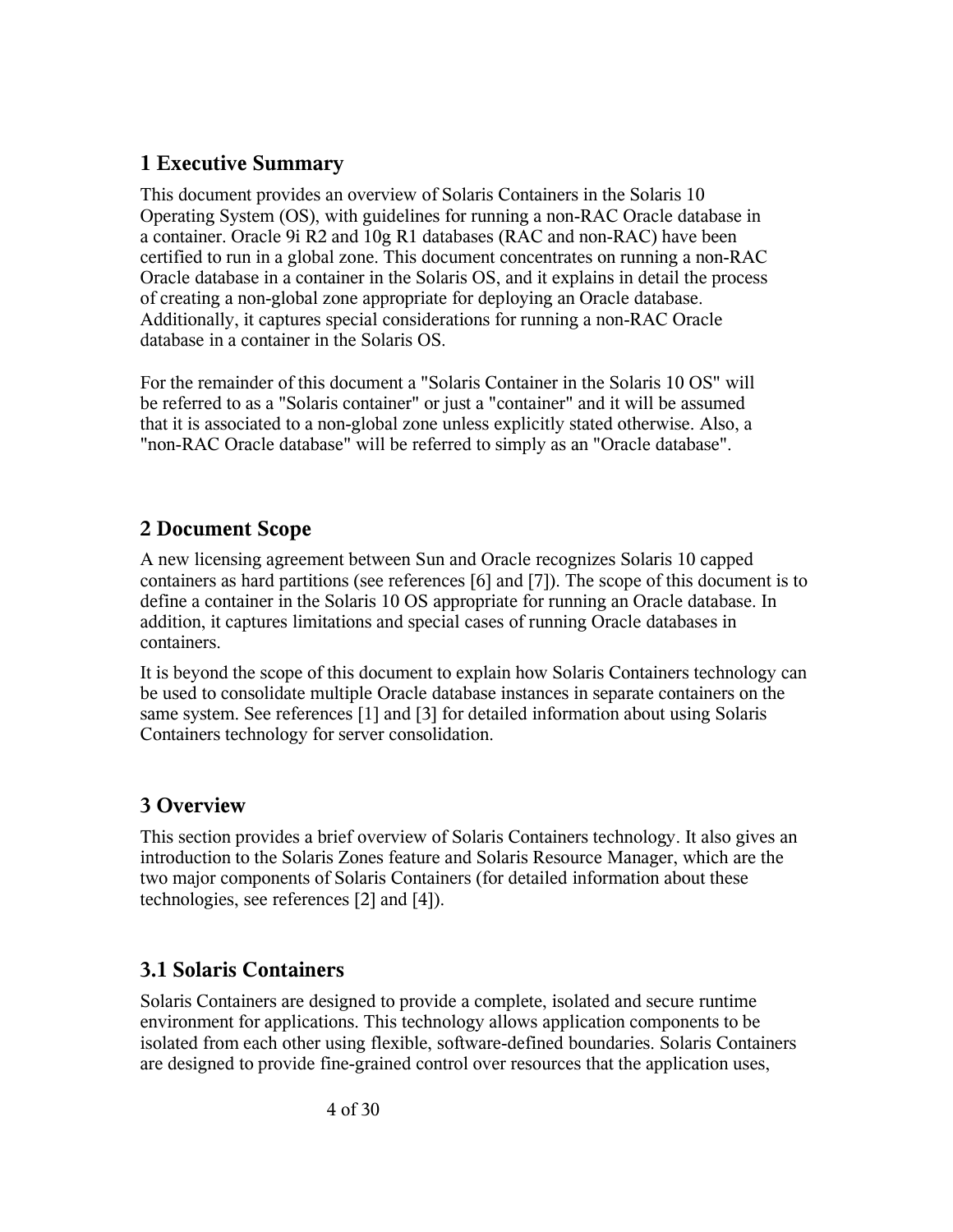allowing multiple applications to operate on a single server while maintaining specified service levels.

Solaris Containers are a management construct intended to provide a unified model for defining and administering the environment within which a collection of Solaris processes executes. Solaris Containers use Solaris Resource Manager (SRM) features along with Solaris Zones to deliver a virtualized environment that can have fixed resource boundaries for application workloads.

## **3.2 Solaris Zones Partitioning Technology**

Solaris Zones, a component of the Solaris Containers environment, is a software partitioning technology that virtualizes operating system services and provides an isolated and secure environment for running applications. Solaris Zones are ideal for environments that consolidate multiple applications on a single server.

There are two types of zones: global zones and non-global zones. The underlying OS, which is the Solaris instance booted by the system hardware, is called the global zone. There is only one global zone per system, which is both the default zone for the system and the zone used for system-wide administrative control. One or more non-global zones can be created by an administrator of a global zone. Once created, these non-global zones can be administered by individual non-global zone administrators, whose privileges are confined to that non-global zone.

Two types of non-global zones can be created using different root file system models: sparse and whole root. The sparse root zone model optimizes the sharing of objects by only installing a subset of the root packages and using read-only loopback file system to gain access to other files. In this model, by default, the directories  $/1$ ib,  $/$ platform,  $/$ sbin, and /usr will be mounted as loopback file systems. The advantages of this model are improved performance due to efficient sharing of executables and shared libraries, and a much smaller disk footprint for the zone itself. The whole root zone model provides for maximum configurability by installing the required packages and any selected optional zones into the private file systems of the zone. The advantages of this model include the ability for zone administrators to customize their zones' file system layout and add arbitrary unbundled or third-party packages.

Solaris Zones provide the standard Solaris interfaces and application environment. They do not impose a new ABI or API. In general, applications do not need to be ported to Solaris Zones. However, applications running in non-global zones need to be aware of non-global zone behavior, in particular:

• All processes running in a zone have a reduced set of privileges, which is a subset of the privileges available in the global zone. Processes that require a privilege not available in a non-global zone can fail to run, or in a few cases fail to achieve full performance (for example, when Oracle is configured to use DISM in a container).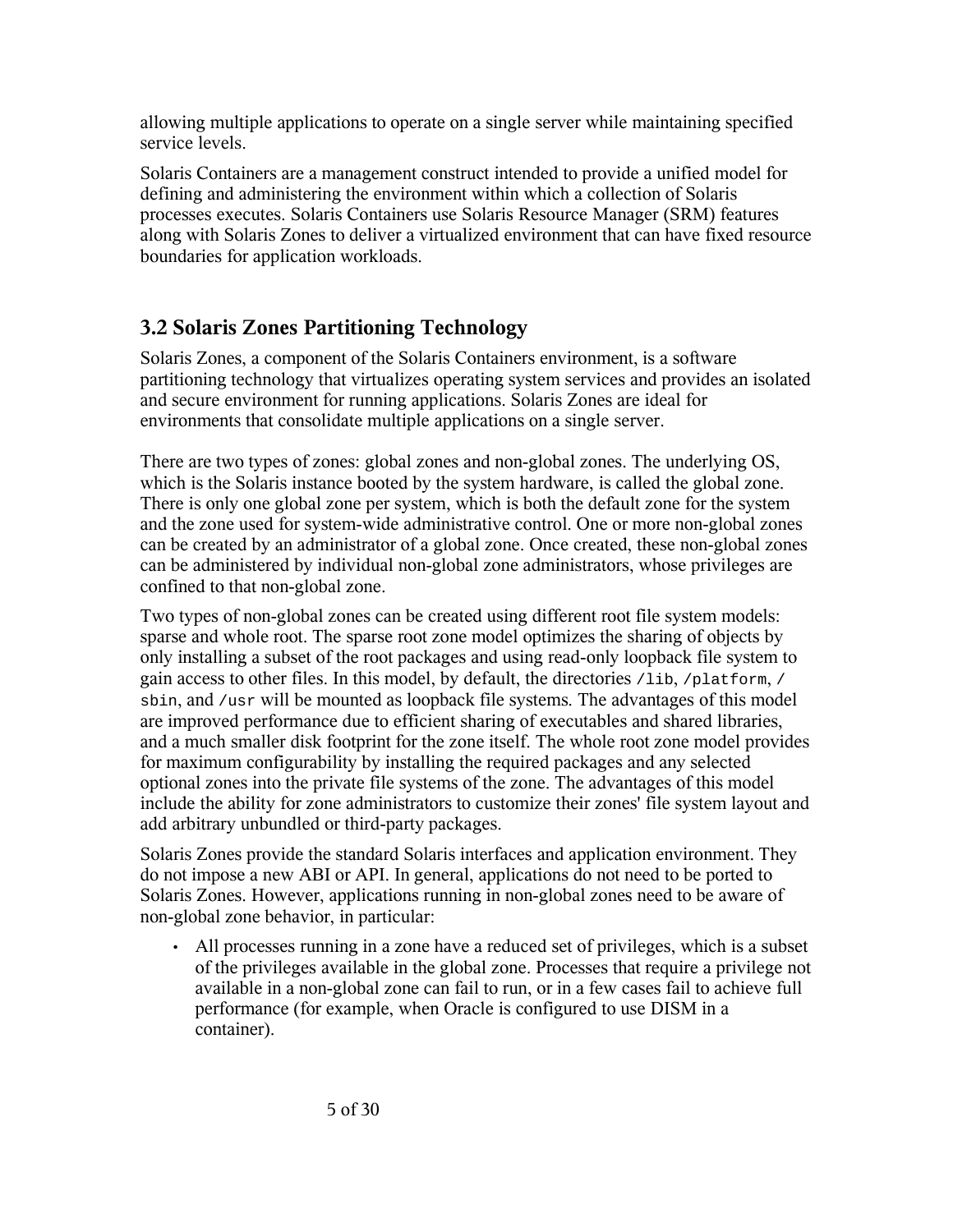- Each non-global zone has its own logical network and loopback interface. Bindings between upper-layer streams and logical interfaces are restricted such that a stream may only establish bindings to logical interfaces in the same zone. Likewise, packets from a logical interface can only be passed to upper-layer streams in the same zone as the logical interface.
- Non-global zones have access to a restricted set of devices. In general, devices are shared resources in a system. Therefore, restrictions within zones are put in place so that security is not compromised.

#### **3.3 Solaris Resource Manager**

By default, the Solaris OS provides all workloads running on the system equal access to all system resources. This default behavior of the Solaris OS can be modified by Solaris Resource Manager, which provides a way to control resource usage.

SRM provides the following functionality:

- A method to classify a workload, so the system knows which processes belong to a given workload.
- The ability to measure the workload to assess how much of the system resources the workload is actually using.
- The ability to control the workloads so they do not interfere with one another and also get the required system resources to meet predefined service-level agreements.

SRM provides three types of workload control mechanisms:

- The *constraint mechanism,* which allows the Solaris system administrator to limit the resources a workload is allowed to consume.
- The *scheduling mechanism,* which refers to the allocation decisions that accommodate the resource demands of all the different workloads in an undercommitted or over-committed scenario.
- The *partitioning mechanism,* which ensures that pre-defined system resources are assigned to a given workload.

## **3.3.1 Workload Identification**

#### **Projects:**

Projects are a facility that allow the identification and separation of workloads. A workload can be composed of several applications and processes belonging to several different groups and users. The identification mechanism provided by projects serves as a *tag* for all the processes of a workload. This identifier can be shared across multiple machines through the project name service database. The location of this database can be in files, NIS, or LDAP, depending on the definition of *projects* database source in the / etc/nsswitch.conf file. Attributes assigned to the projects are used by the resource control mechanism to provide a resource administration context on a per-project basis.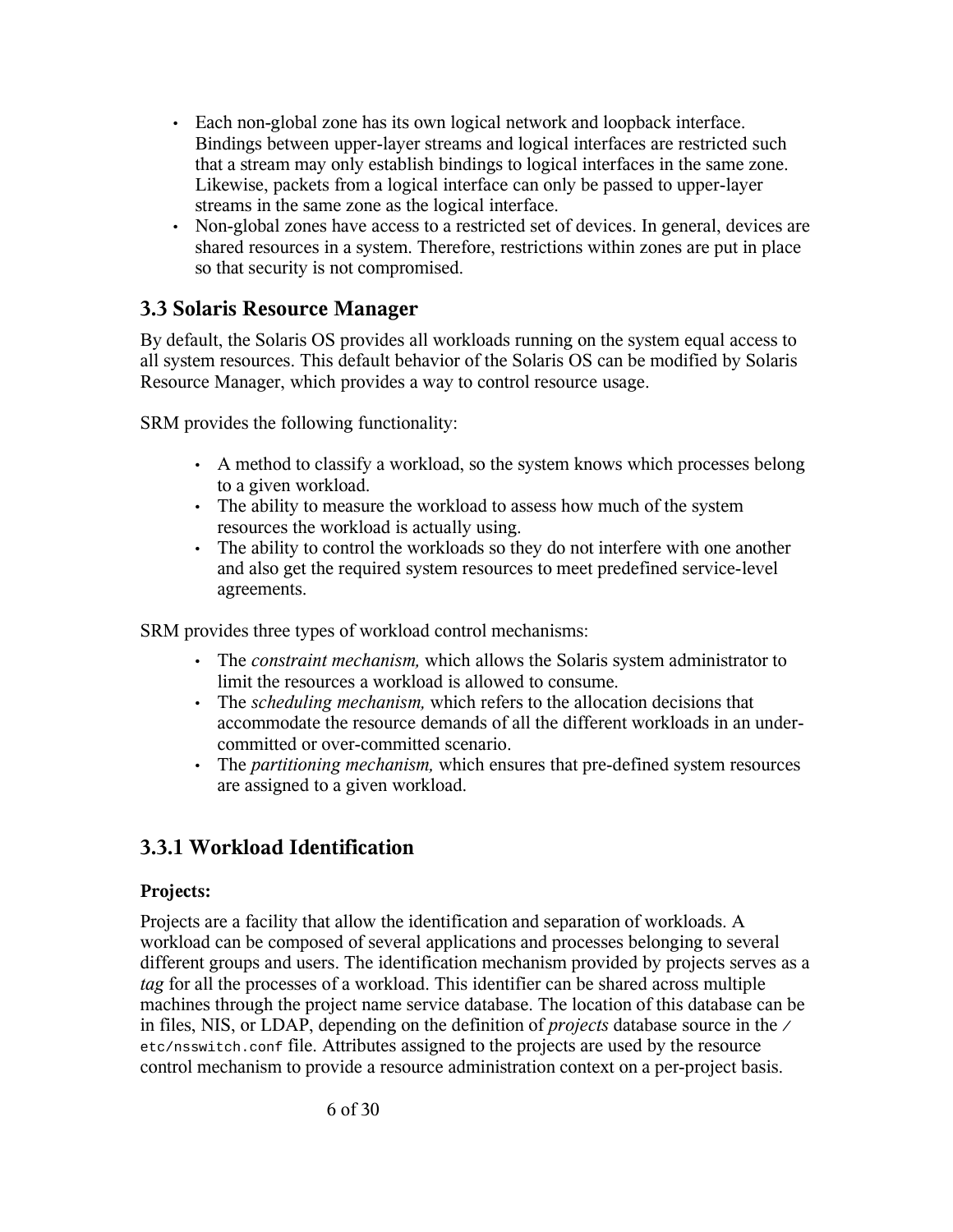#### **Tasks:**

Tasks provide a second level of granularity in identifying a workload. A task collects a group of processes into a manageable entity that represents a workload component. Each login creates a new task that belongs to the project, and all the processes started during that login session belong to the task. The concept of projects and tasks has been incorporated in several administrative commands like ps, pgrep, pkill, prstat, and cron.

## **3.3.2 Resource Controls**

Resource usage of workloads can be controlled by placing bounds on resource usage. These bounds can be used to prevent a workload from over-consuming a particular resource and interfering with other workloads. The Solaris Resource Manager provides a resource control facility to implement constraints on resource usage.

Each resource control is defined by the following three values:

- Privilege level
- Threshold value
- Action that is associated with the particular threshold

The privilege level indicates the privilege needed to modify the resource. It must be one of the following three types:

- Basic, which can be modified by the owner of the calling process
- Privileged, which can be modified only by privileged (superuser) callers
- System, which is fixed for the duration of the operating system instance

The threshold value on a resource control constitutes an enforcement point where actions can be triggered. The specified action is performed when a particular threshold is reached. Global actions apply to resource control values for every resource control on the system. Local action is taken on a process that attempts to exceed the control value. There are three types of local actions:

- none: No action is taken on resource requests for an amount that is greater than the threshold.
- deny: Deny resource requests for an amount that is greater than the threshold.
- signal: Enable a global signal message action when the resource control is exceeded.

For example, task.max-lwp=(privileged, 10, deny) would tell the resource control facility to deny more than 10 lightweight processes to any process in that task.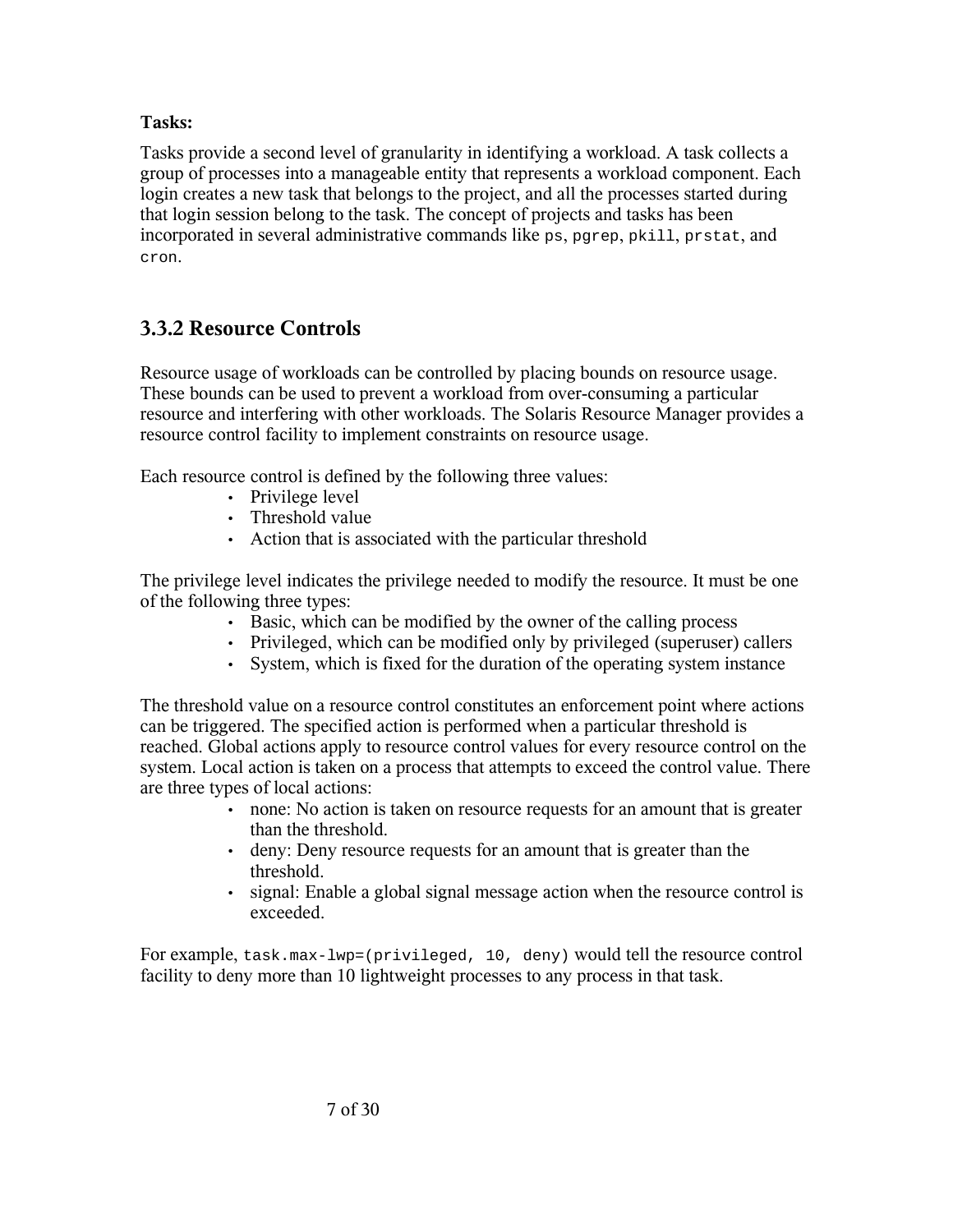## **3.3.3 CPU and Memory Management**

SRM enables the end user to control the available CPU resources and physical memory consumption of different workloads on a system by providing *Fair Share Scheduler (FSS)* and R*esource Capping Daemon* facilities, respectively.

#### **Fair Share Scheduler**

The default scheduler in the Solaris OS provides every process equal access to CPU resources. However, when multiple workloads are running on the same system one workload can monopolize CPU resources. Fair Share Scheduler provides a mechanism to prioritize access to CPU resources based on the importance of the workload.

With FSS the importance of a workload is expressed by the number of shares the system administrator allocates to the project representing the workload. Shares define the relative importance of projects with respect to other projects. If project A is deemed twice as important as Project B, project A should be assigned twice as many shares as project B.

It is important to note that FSS only limits CPU usage if there is competition for CPU resources. If there is only one active project on the system, it can use 100% of the system CPUs resources, regardless of the number of shares assigned to it.

#### **Resource Capping Daemon**

The resource capping daemon *(*rcapd*)* can be used to regulate the amount of physical memory that is consumed by projects with resource caps defined. The reapd daemon repeatedly samples the memory utilization of projects that are configured with physical memory caps. The sampling interval is specified by the administrator. When the system's physical memory utilization exceeds the threshold for cap enforcement and other conditions are met, the daemon takes action to reduce the memory consumption of projects with memory caps to levels at or below the caps.

Please note that the rcapd daemon cannot determine which pages of memory are shared with other processes or which are mapped multiple times within the same process. Hence, it is not recommended that shared memory-intensive applications, like Oracle databases, run under projects that use rcapd to limit physical memory usage.

#### **4 Oracle License Model for Solaris Containers**

Oracle now recognizes capped Solaris 10 Containers as licensable entities, known as hard partitions. Oracle customers running Oracle in a Solaris 10 environment can now license only the CPUs or cores that are in a capped Solaris container as described below.

Oracle licensing policy defines hard partitioning as "a physical subset of a server that acts like a self-contained server" (for more details see reference [2]). The following example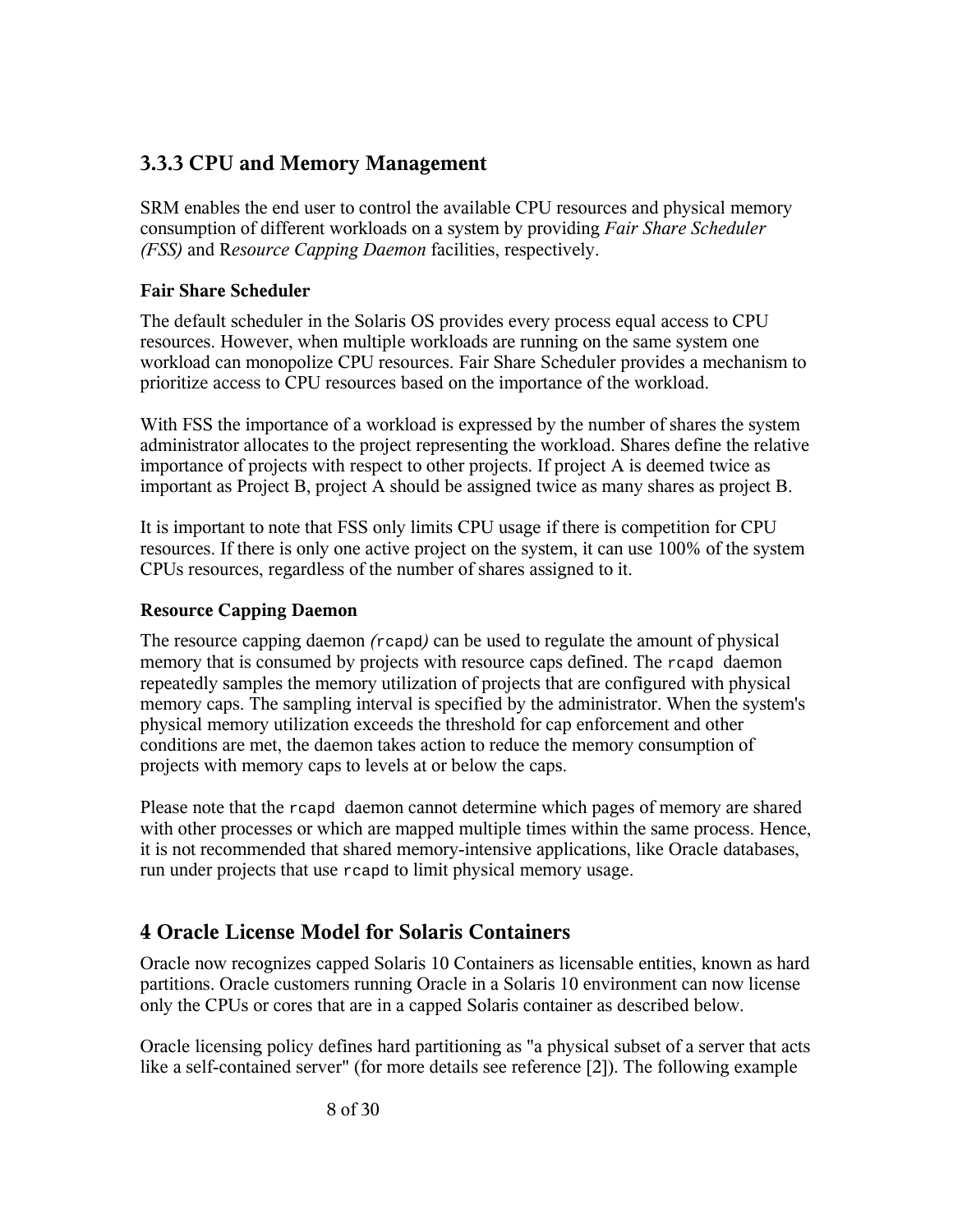shows how an 8-processor system can be partitioned into a 3-processor sub-system using Solaris Containers technology in the Solaris 10 OS.



Figure 1: Example of Container for Oracle in the Solaris 10 OS

To create a Solaris 10 container that fits the licensing requirements set by Oracle, the Solaris system administrator needs to create a resource pool with the desired number of CPUs or cores and bind a zone to this resource pool. The license is driven by the number of CPUs or cores in this pool.

## **5 Creating a Container**

This section provides instructions for creating a Solaris 10 container appropriate for installing and running Oracle. These instructions have been followed in the sample scripts documented in Appendix 1, which provide a convenient way of creating such containers.

## **5.1 Requirements**

- 1. Ensure that the file system in which the root directory for the container will be placed has at least 6 GB of physical disk space. This will be enough to create the container and install Oracle.
- 2. Identify the physical interface that will be used to bring up the virtual interface for the container. To find the physical interfaces available in the global container execute the command:

```
/usr/sbin/ifconfig -a
```
Examples of common interfaces are ce0, bge0 or hme0.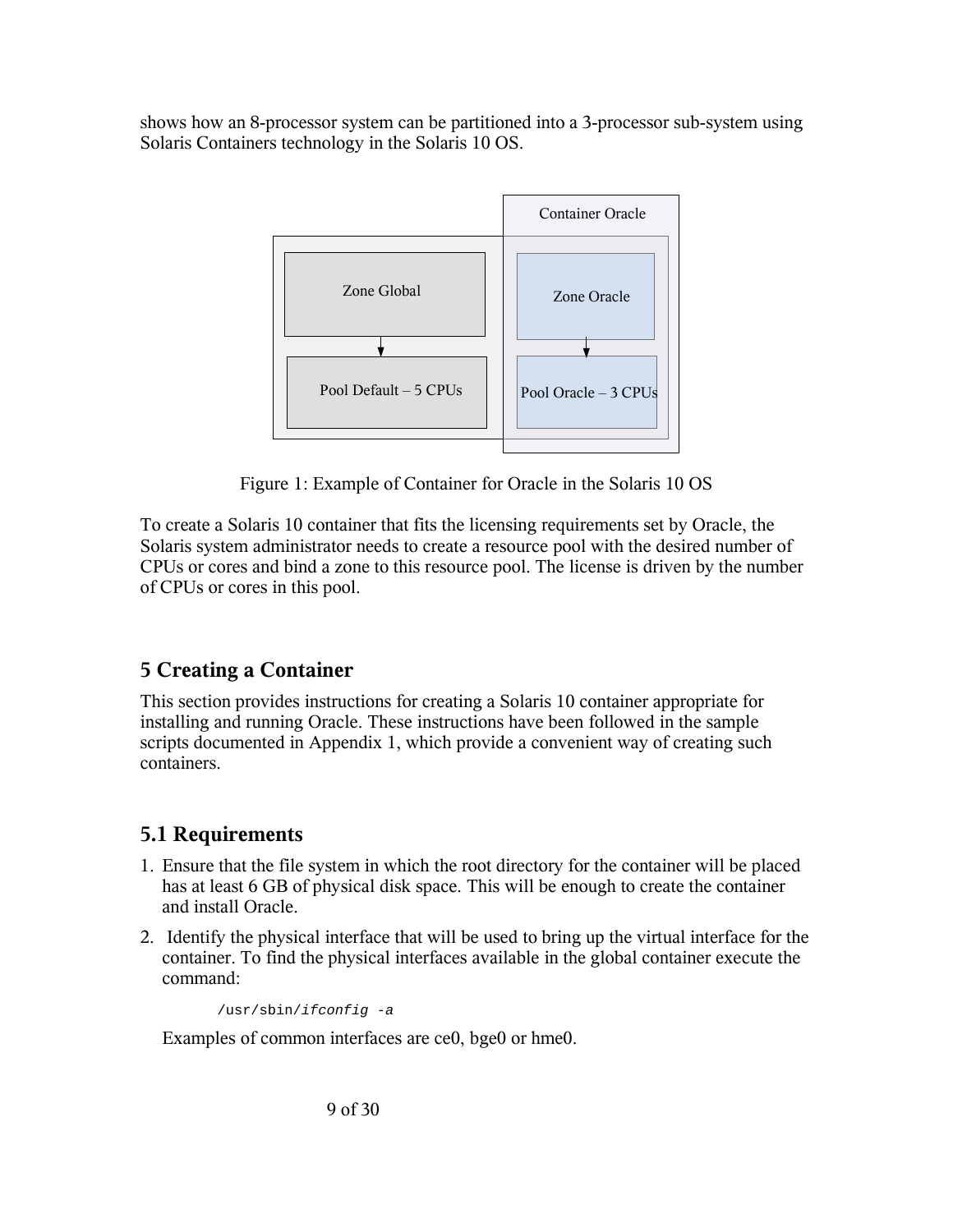- 3. Obtain an IP address and a hostname for the container. This IP address must be in the same subnet as the IP assigned to the physical interface selected in the previous step.
- 4. Ensure that the netmask for the IP address of the container can be resolved in the global container according to the databases used in the  $/etc/$ nsswitch.conf file. If this is not the case, update the file /etc/netmasks in the global container with the netmask desired for the subnet to which the IP address belongs.
- 5. Determine the number of CPUs to be reserved for the container. To find the number of CPUs available in the default pool execute the command poolstat. The default pool will indicate the number of CPUs available. Keep in mind that the default pool must always have at least one CPU.

## **5.2 Creating a Resource Pool**

The resource pool can be created by the root user in the global container following these steps:

1. Enable the pool facility with this command:

pooladm -e

- 2. Use the file pool\_cmd\_template.txt provided in the appendix as a template to create a command file. Replace the strings PSET\_NAME, NUM\_CPUS\_MIN, NUM\_CPUS\_MAX and POOL\_NAME with appropriate values. This command file has instructions to create a resource pool and a processor set (pset), and then to associate the pset to the resource pool.
- 3. If the default configuration file /etc/pooladm.conf does not exist, create it by executing this command:

pooladm -s /etc/pooladm.conf

4. Create the resource pool by executing this command:

poolcfg -f pool\_commands.txt

where pool commands.txt is the file you created two steps before.

5. Instantiate the changes made to the static configuration by executing the command:

pooladm -c

6. Validate your configuration by executing this command:

pooladm -n

#### **5.3 Creating a Non-Global Zone**

Once the resource pool is available, a non-global zone can be created and bound to it. For the purposes of installing and running Oracle the non-global zone can have either a whole root model or a sparse root model. Unless it conflicts with specific requirements we

10 of 30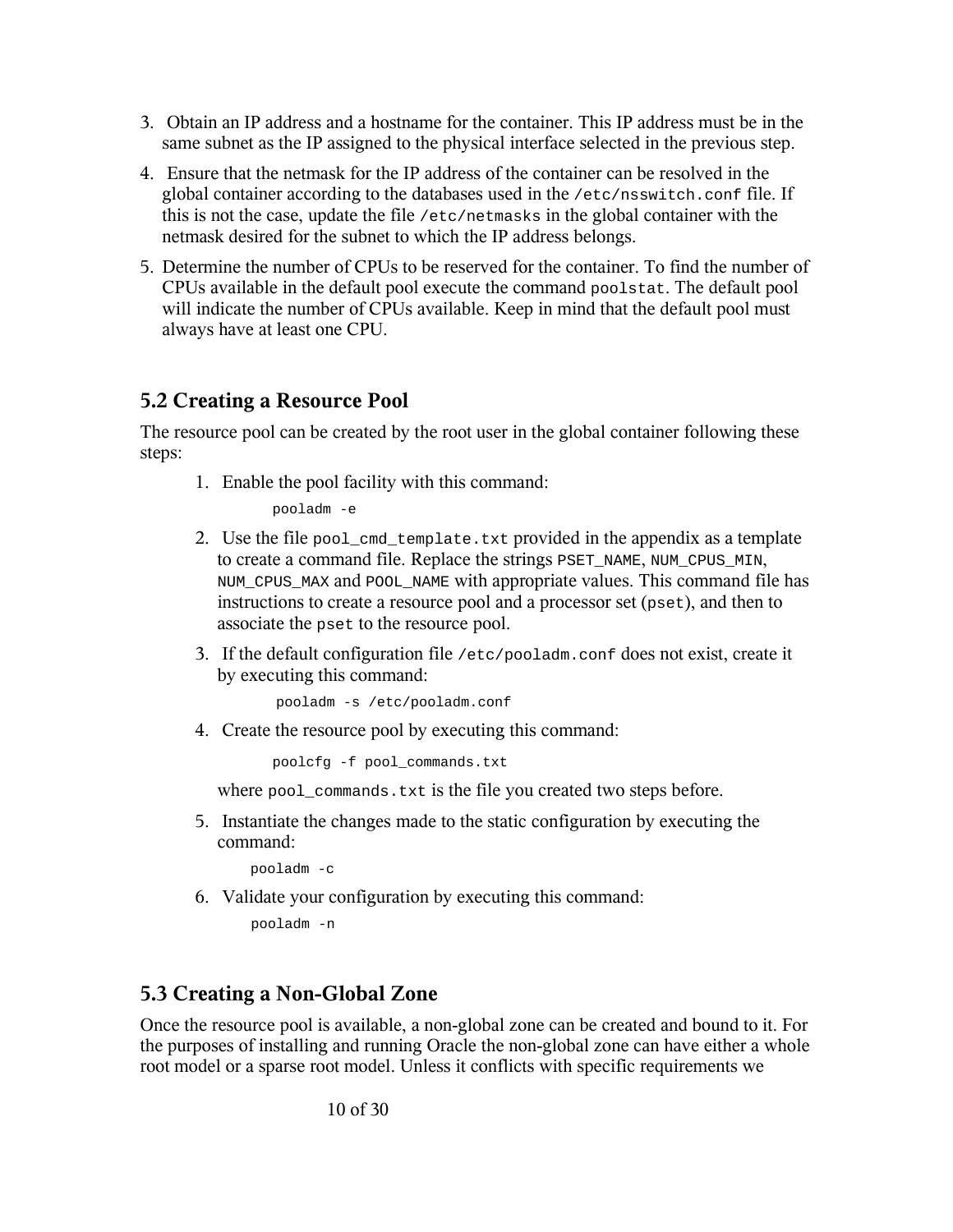recommend using the sparse root model. A non-global Solaris zone can be created as follows:

- 1. Create as root a directory where the root of the non-global zone will be placed (for example, /export/home/myzone) and set the access permissions to 700. The name of this directory should match the name of the zone (*myzone*, in this example).
- 2. Unless special instructions are added, the directory  $/$ usr in the container will be a loopback file system (lofs). This means that the container will mount in read-only mode /usr from the global container into /usr of its own file system's tree. By default, the Oracle installer requires root to create files in / usr/local directory. Since /usr will be read-only in the container, we will create a special mount point in /usr/local to allow root to create such files in the container. Check if the directory /usr/local exists in the global container, and if it is not present, create it.
- 3. Create a directory in the global container to mount /usr/local in the container. The recommendation is to create it in /opt/<ZONE\_NAME>/local.
- 4. Use the zone cmd template.txt file in Appendix 1 as a model to create a command file to create the zone and bind it to the resource pool previously created. Replace the strings ZONE\_DIR, ZONE\_NAME, POOL\_NAME, NET\_IP, and NET\_PHYSICAL with appropriate values. Note that this template file expects the special mount point for /usr/local to be found in /opt/<ZONE\_NAME>/local. In this file, the command create is used to create a sparse root. Replacing this command with create -b would create a whole root. Also, in this file the zone is bound to the pool with the command set pool=POOL\_NAME. Another way to bind a pool to a zone is to use the command poolbind(1M) once the pool and the zone have been created.
- 5. Create the zone by executing as root this command:

zonecfg -z <ZONE\_NAME> -f zone\_commands.txt

where zone\_commands.txt is the file you create in the previous step.

6. Install the zone by executing as root this command:

zoneadm -z <ZONE\_NAME> install

7. Boot the zone with this command:

```
zoneadm -z <ZONE NAME> boot
```
*8.* Finish the configuration of your container with this command:

zlogin -C <ZONE\_NAME>

## **6 Special Considerations**

In this section we point out some special considerations when running an Oracle database inside a container.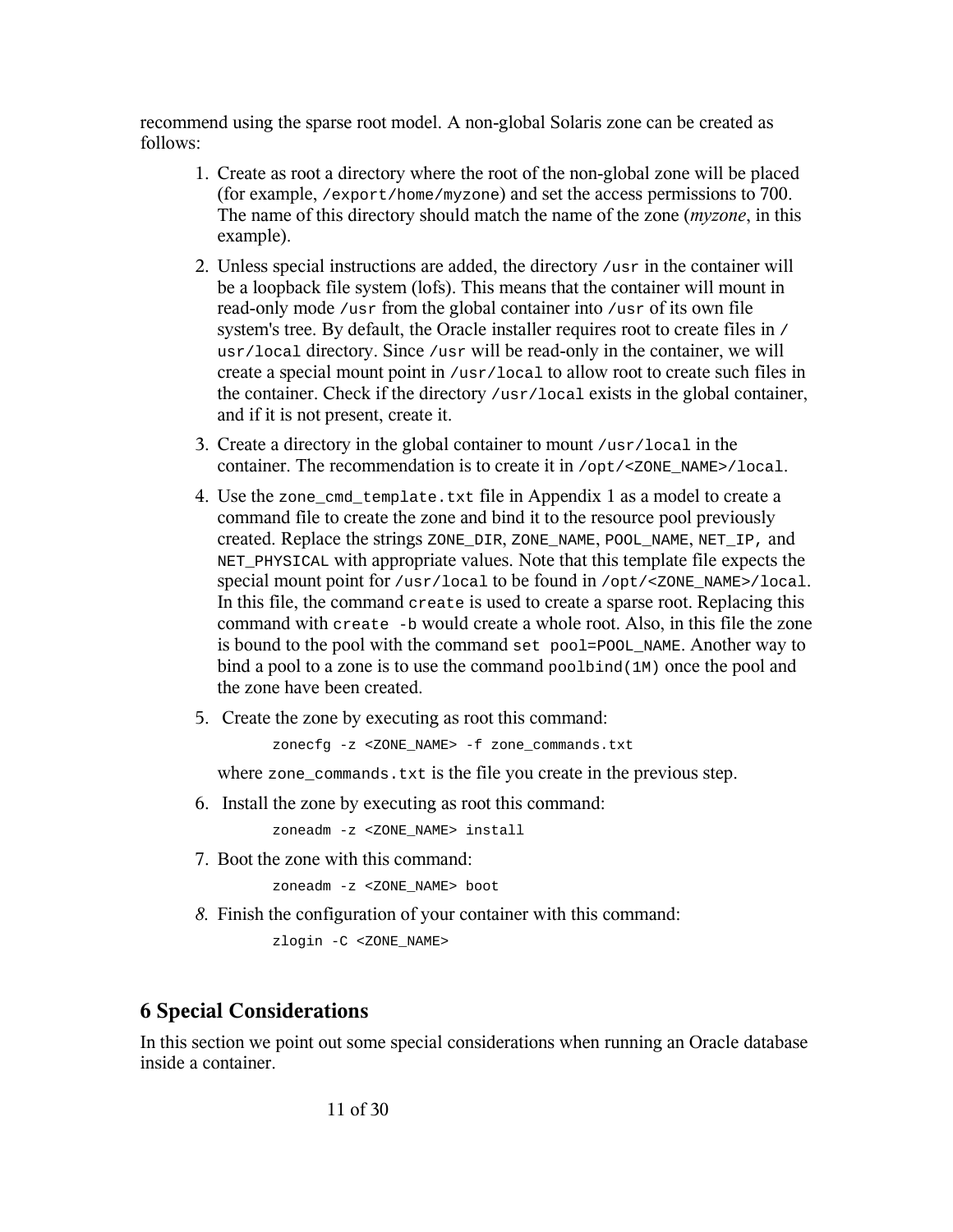#### **6.1 Devices in Containers**

To guarantee that security and isolation are not compromised, certain restrictions regarding devices are placed on non-global zones. Here are these restrictions:

- By default, only a restricted set of devices (which consist primarily of pseudo devices) such as /dev/null, /dev/zero, /dev/poll, /dev/random, and / dev/tcp, are accessible in the non-global zone.
- Devices that expose system data like dtrace, kmem, and ksyms are not available in non-global zones.
- By default, physical devices are also not accessible by containers.

The zone administrator can make physical devices available to non-global zones. It is the administrator's responsibility to ensure that the security of the system is not compromised by doing so, mainly for two reasons:

1) Placing a physical device into more than one zone can create a covert channel between zones.

2) Global zone applications that use such a device risk the possibility of compromised data or data corruption by a non-global zone.

The global zone administrator can use the add device sub-command of zonecfg to include additional devices in non-global zone. For example to add the block device / dev/dsk/c1t1d0s0 to the non-global zone, the administrator executes the following commands:

```
zonecfg -z my-zone
zonecfg:my-zone> add device
zonecfg:my-zone:device> set match=/dev/dsk/c1t1d0s0
zonecfg:my-zone:device> end
zonecfg:my-zone>exit
zoneadm -z my-zone reboot
```
All the slices of /dev/dsk/c1t1d0 could be added to the non-global zone by using / dev/dsk/c1t1d0\* in the match command. This same procedure can be used for character devices (also known as raw devices) or any other kind of device.

If you plan to install an Oracle database in a non-global zone by using Oracle installation CDs, you will need to make the CD-ROM device visible to the non-global zone. To do this you can either loopback mount the /cdrom directory from the global zone or export the physical device (which is discouraged). For details about how to gain access to the CD-ROM device from a non-global zone, see reference [8].

## **6.2 File Systems in Containers**

Each zone has its own file system hierarchy, rooted at a directory known as zone root. Processes in the zones can access only files in the part of the hierarchy that is located under the zone root.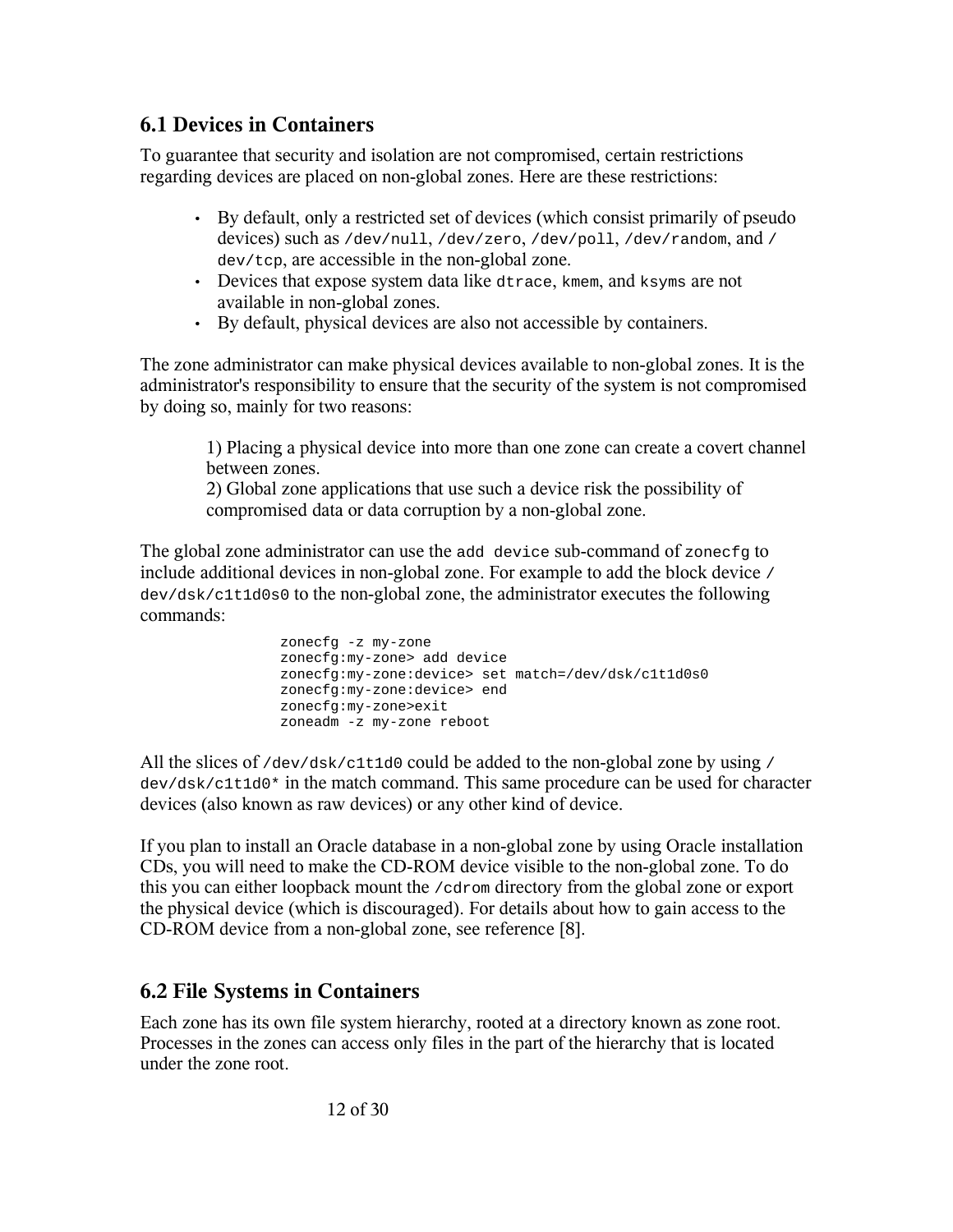Here we present four different ways of mounting a file system from a global zone to a non-global zone:

- 1. Create a file system in a global zone and mount it in a non-global zone as a loopback file system (lofs).
	- Log in as global zone administrator.
	- Create a file system in global zone

global# newfs /dev/rdsk/c1t0d0s0

• Mount the file system in the global zone

```
global#mount /dev/dsk/c1t0d0s0 /mystuff
```
• Add the file system of type lofs to the non-global zone

```
global#zonecfg -z my-zone 
zonecfg:my-zone> add fs
zonecfg:my-zone:fs>set dir=/usr/mystuff 
zonecfg:my-zone:fs> set special=/mystuff 
zonecfg:my-zone:fs>set type=lofs 
zonecfg:my-zone:fs>end
```
- 2. Create a file system in the global zone and mount it to the non-global zone as UFS.
	- Log in as global zone administrator.
	- Create a file system in the global zone

global# newfs /dev/rdsk/c1t0d0s0

• Add the file system of type ufs to the non-global zone

```
global# zonecfg -z my-zone 
zonecfg:my-zone>add fs 
zonecfg:my-zone:fs> set dir=/usr/mystuff 
zonecfg:my-zone:fs>set special=/dev/dsk/c1t0d0s0 
zonecfg:my-zone:fs>set raw=/dev/rdsk/c1t0d0s0 
zonecfg:my-zone:fs>set type=ufs 
zonecfg:my-zone:fs>end
```
- 3. Export a device from a global zone to a non-global zone and mount it from the nonglobal zone.
	- Log in as global zone administrator.
	- Export a raw device to the non-global zone

```
 global # zonecfg -z my-zone 
zonecfg:my-zone> add device 
zonecfg:my-zone:device> set match=/dev/rdsk/c1t0d0s0 
zonecfg:my-zone:device>end 
zonecfg:my-zone>add device 
zonecfg:my-zone:device>set match=/dev/dsk/c1t0d0s0 
zonecfg:my-zone:device>end
```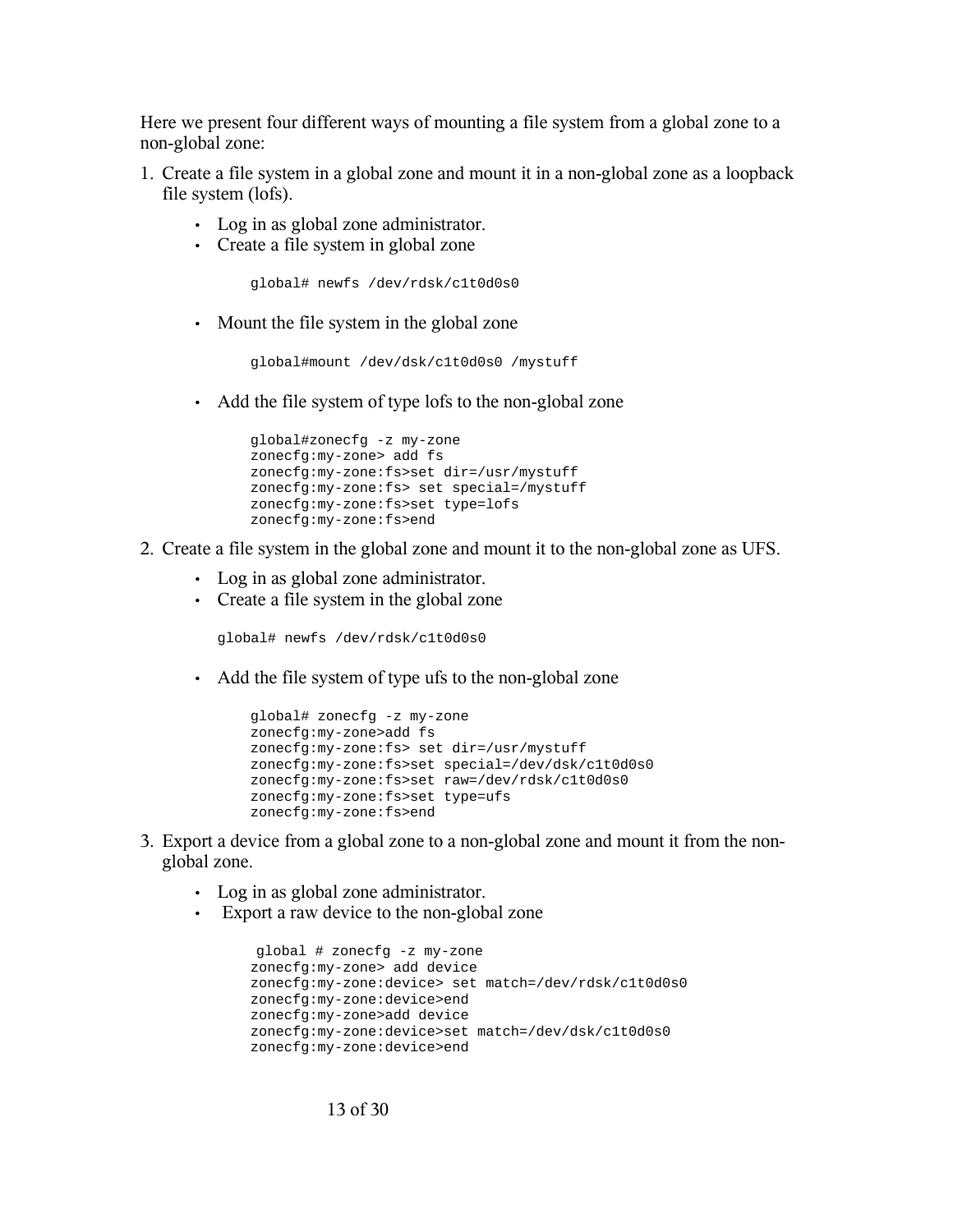- Log in as root in non-global zone.
- Create a file system in the non-global zone:

```
my-zone# newfs /dev/rdsk/c1t0d0s0
```
• Mount the file system in the non-global zone:

my-zone# mount /dev/dsk/c1t0d0s0 /usr/mystuff

- 4. Mount a UFS file system directly into the non-global zone's directory structure. This assumes that the device is already made available to the non-global zone.
	- Log in as non-global zone administrator.
	- Mount the device in non-global zone:

```
my-zone#mount /dev/dsk/c1t1d0s0 /usr/mystuff
```
## **6.3 Backup With Recovery Manager**

Recovery manager (rman) is an Oracle utility available in Oracle database version 8.0 and higher used to back up, restore, and recover database files. To store backup on tape, RMAN requires a media manager. A media manager is third-party software that manages sequential media such as tape drives to back up and restore database files. Although rman works fine on non-global zones, the media managers may not be certified to work on nonglobal zones. This would potentially imply that currently the rman utility may only be used to back up and restore database files on disks. The backup taken by rman on disks can however be copied over to tape devices from the global zone.

#### **6.4 Volume Management**

Volume managers are often third-party products, so their usability in containers cannot be generalized. As of this writing, volume managers cannot be installed or managed from containers. Currently, the recommended approach is to install and manage volume managers from global containers. Once the devices, file systems, and volumes are created in the global container, they can be made available to the container by using zonecfg subcommands.

In the case of VERITAS, the following features are **not** supported in containers:

- Admin ioctls
- Administration commands
- VERITAS Volume Manager software
- VERITAS Storage Migrator (VSM)
- VERITAS File System (VxFS)/VERITAS Federated Mapping Service (VxMS)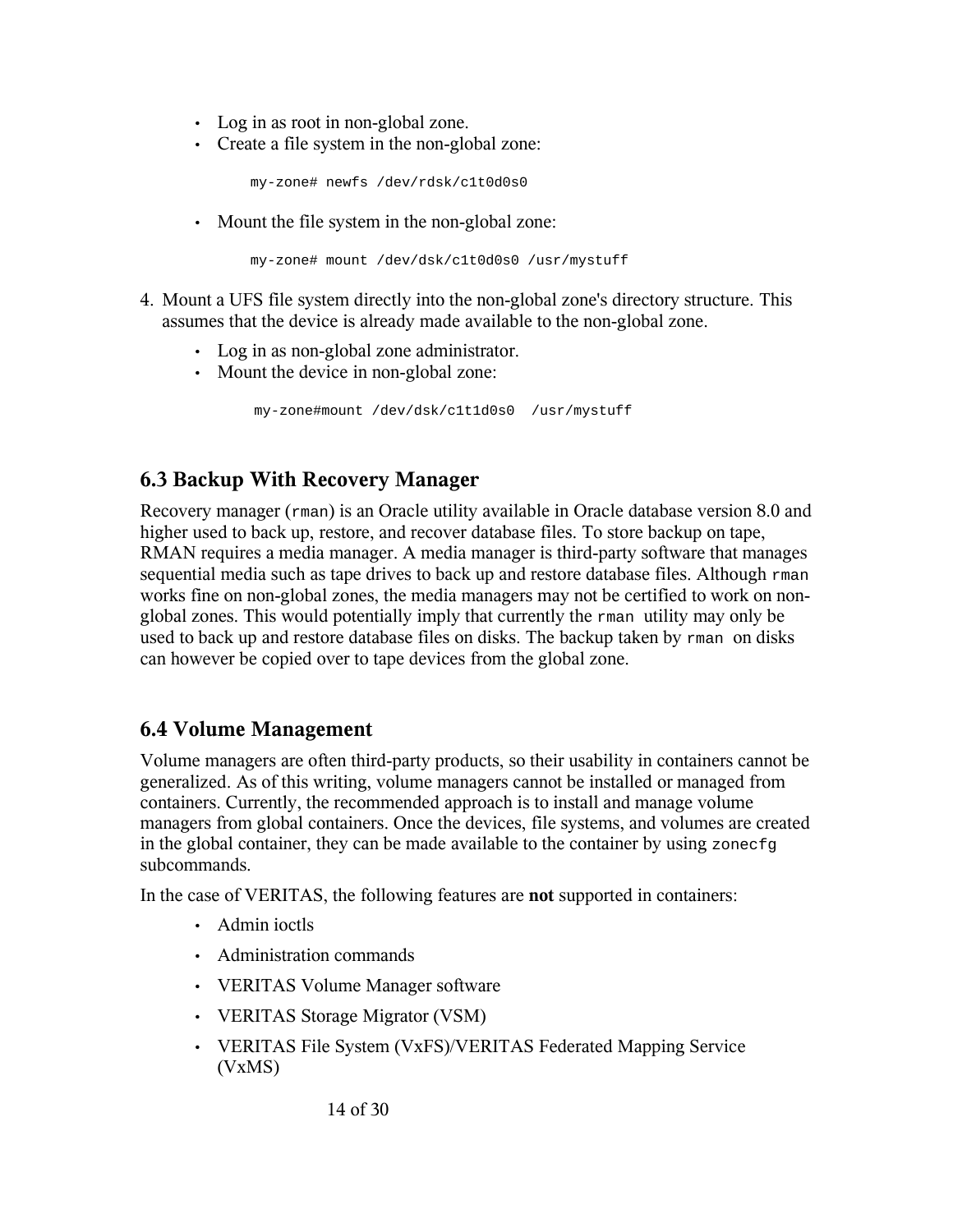- Quick I/O and CQIO
- Cluster File System

The following VERITAS features are supported in non-global zones:

- VERITAS file systems
- Access to to VxFS in the global zone from the non-global zone of a lofs file system
- Access to ODM files from non-global zones
- Concurrent I/O with files from non-global zones

VERITAS commands will be accessible in non-global zones, but they have been modified to ensure they are not executed in a non-global zone. When VERITAS Volume Manager commands detect non-global zone execution, the following error message will be presented:

VxVM command\_xxx ERROR msg\_id: Please execute this operation in global zone.

In a similar way, Solaris Volume Manager (SVM) should also be installed and managed from global zones in containers. Once the storage has been configured in the desired way from the global zone, the metadevices can be made available to the non-global zones.

## **6.5 CPU Visibility**

Users in a container can expect a virtualized view of the system with respect to CPU visibility when the zone is bound to a resource pool. In these cases the zone will only see those CPUs associated with the resource pool it is bound to.

The Oracle database application mainly calls pset  $info(2)$  and sysconf(3c) with the \_SC\_NPROCESSORS\_ONLN argument to procure the number of CPUs it has available. Based on this number, Oracle will size internal resources and create threads for different purposes (for example, parallel queries and number of readers). These calls will return the expected value (that is, the number of CPUs in the resource pool) if the zone is bound to a resource pool with a pset associated with it. Table 1 shows the interfaces that have been modified in the Solaris OS and that will return the expected value in this scenario.

| <b>INTERFACE</b>    | TYPE.       |  |
|---------------------|-------------|--|
| p online(2)         | System Call |  |
| processor $bind(2)$ | System Call |  |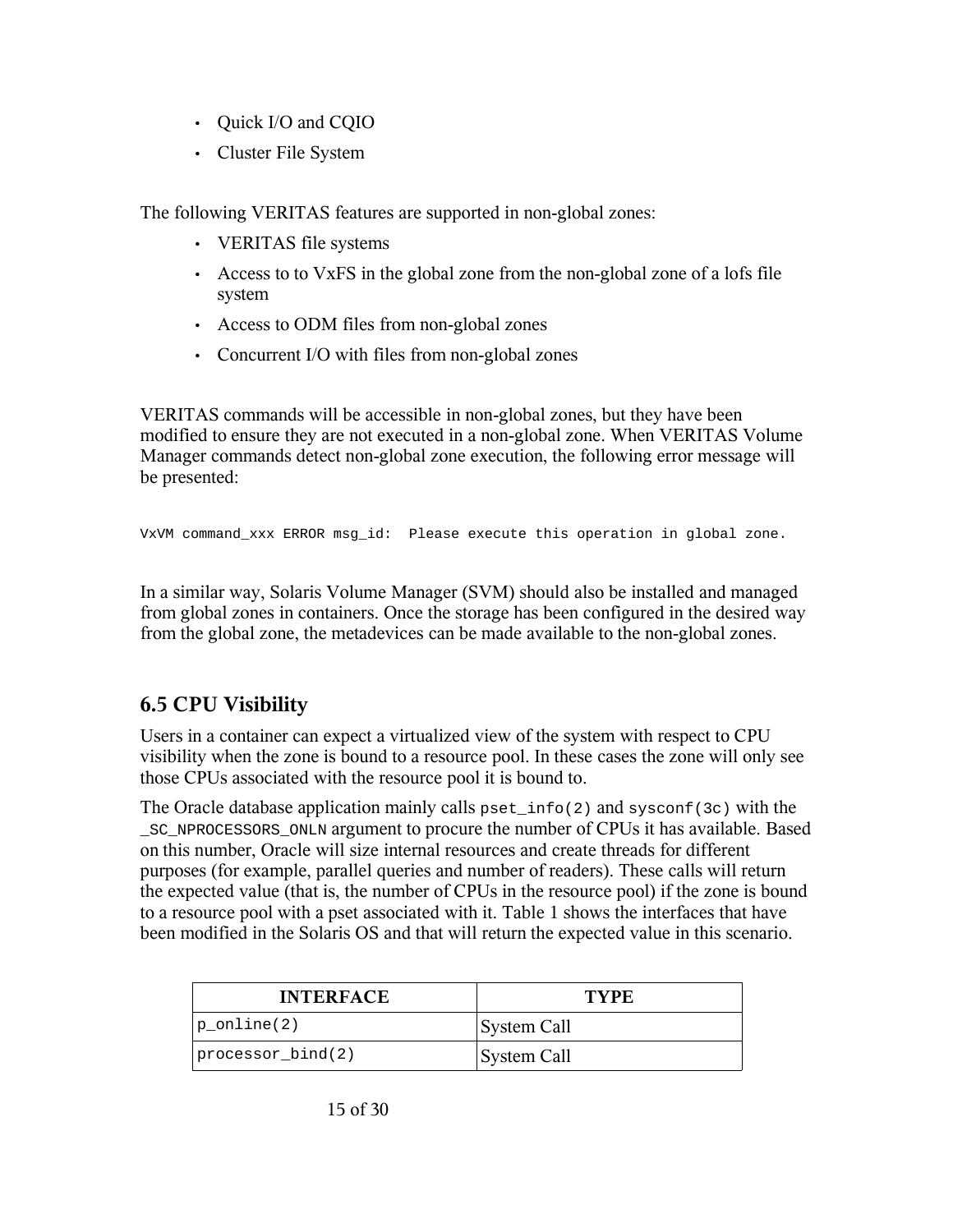| <b>INTERFACE</b>    | TYPE.             |
|---------------------|-------------------|
| processor $info(2)$ | System Call       |
| pset list(2)        | System Call       |
| pset $info(2)$      | System Call       |
| pset_getattr(2)     | System Call       |
| pset getloadavg(3c) | System Call       |
| getloadavg(3c)      | System Call       |
| systemf(3c)         | System Call       |
| SC NPROCESSORS CONF | $systemf(3c)$ arg |
| SC NPROCESSORS ONLN | $systemf(3c)$ arg |
| pbind(1M)           | Command           |
| psrset(1M)          | Command           |
| psrinfo(1M)         | Command           |
| mpstat(1M)          | Command           |
| vmstat(1M)          | Command           |
| iostat (1M)         | Command           |
| sar(1M)             | Command           |

Table 1: List of CPU-Related Solaris 10 Interfaces That Are Container-Aware

In addition to these interfaces, certain kernel statistics (*kstats*) are used commonly by tools such as  $psrinfo(1M)$  and mpstat(1M), to retrieve information about the system. All consumers of these *kstats* will only see information for a *pset* in the pool bound to the zone.

## **7 Oracle Features Not Available in Containers**

This section covers some of the Oracle database features that are not available in nonglobal zones in containers.

## **7.1 Oracle RAC**

An Oracle RAC installation is composed of several nodes, shared storage, and a private interconnect. A container cannot be used as an Oracle RAC node, mainly for the following two reasons.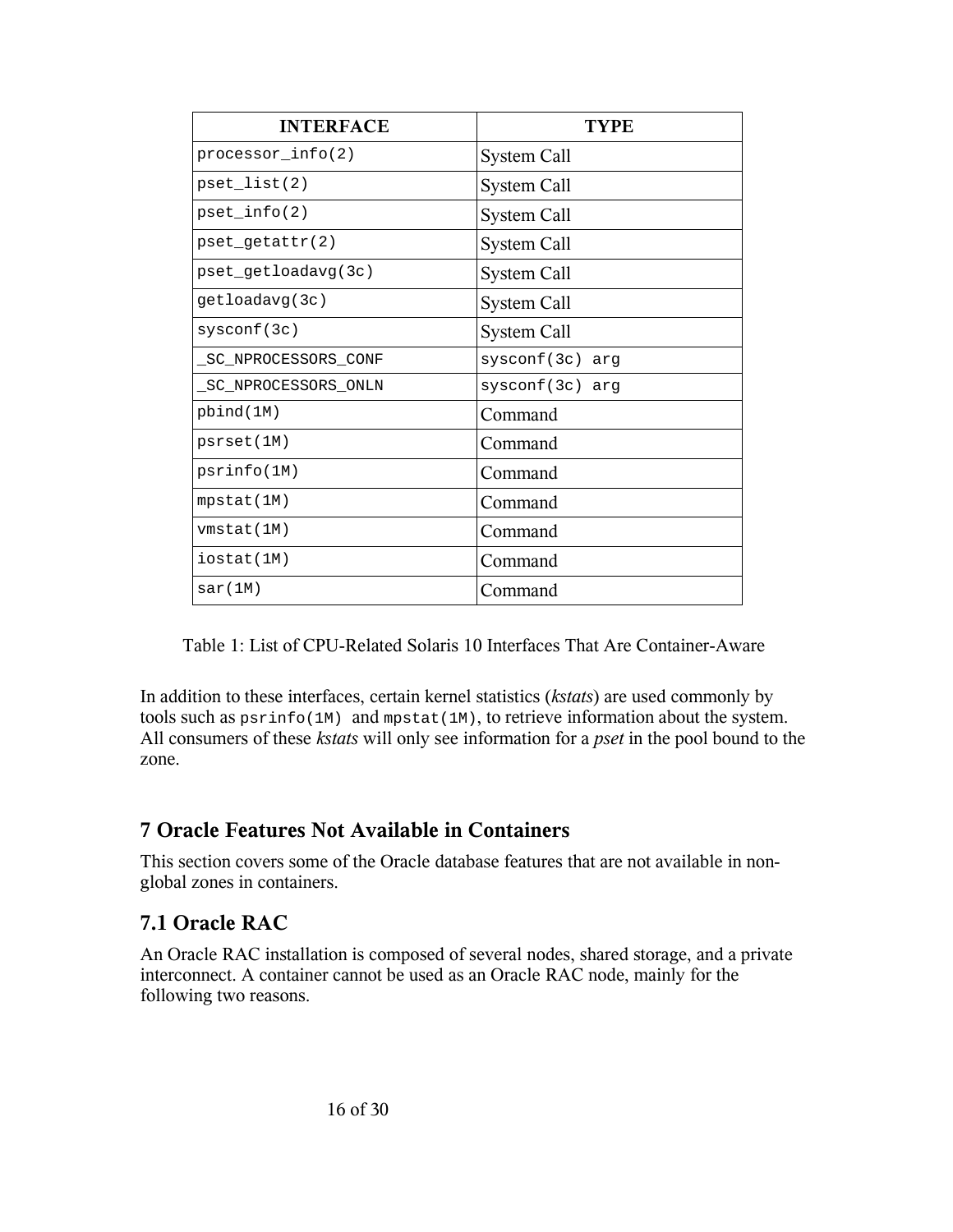**Cluster manager**: One of the software components that must be present in a RAC installation is a cluster manager. The cluster manager is responsible for isolating failed systems from the shared storage, avoiding corruption of data, and enabling communication between nodes in the cluster via a private interconnect. In order to use containers as RAC nodes the cluster manager would need to become capable of managing containers. As of this writing no cluster solution is capable of using non-global containers as cluster members or nodes.

**Oracle RAC VIP:** Another limitation to running Oracle RAC in a container is the Virtual IP. Oracle RAC uses a virtual interface in each node to distribute client connections to all the active nodes in the cluster. When a node (node A) leaves the cluster, one of the other active members of the cluster (node B) will take over its virtual IP address by bringing up an extra virtual interface with the IP address used by node A. In this way node B will service all new connections sent to node A until node A re-joins the cluster. For security reasons, a container does not have the privileges required for managing virtual interfaces. Therefore, the VIP mechanism used by Oracle RAC conflicts with the container security limitations.

## **7.2 Solaris Dynamic Intimate Shared Memory (DISM)**

This section provides a brief overview of DISM and explains why it is not supported in containers.

DISM provides shared memory that is dynamically resizable. A process that makes use of a DISM segment can lock and unlock parts of a memory segment while the process is running. By doing so, the application can dynamically adjust to the addition of physical memory to the system or prepare for the removal of it.

By default, Oracle uses intimate shared memory (ISM) instead of standard System V shared memory on the Solaris OS. When a shared memory segment is made into an ISM segment, it is mapped using large pages and the memory for the segment is locked (that is, it cannot be paged out). This greatly reduces the overhead due to process context switches, which improves Oracle's performance linearity under load. For more details about Oracle and DISM, see reference [5].

ISM has been a feature of the Solaris OS since Solaris 2.2, and it is enabled by default in Solaris 2.4 and above. ISM is used by default by Oracle from 7.2.2 onwards. Prior to Oracle 7.2.2, ISM could be turned on in Oracle by adding the directive use\_ism=true in the init.ora file. Oracle uses ISM by default and recommends its use. ISM is supported in containers.

ISM certainly has benefits over standard System V shared memory. However, its disadvantage is that ISM segments cannot be resized. To change the size of an ISM database buffer cache, the database must be shut down and restarted. DISM overcomes this limitation as it provides shared memory that is dynamically resizable. DISM has been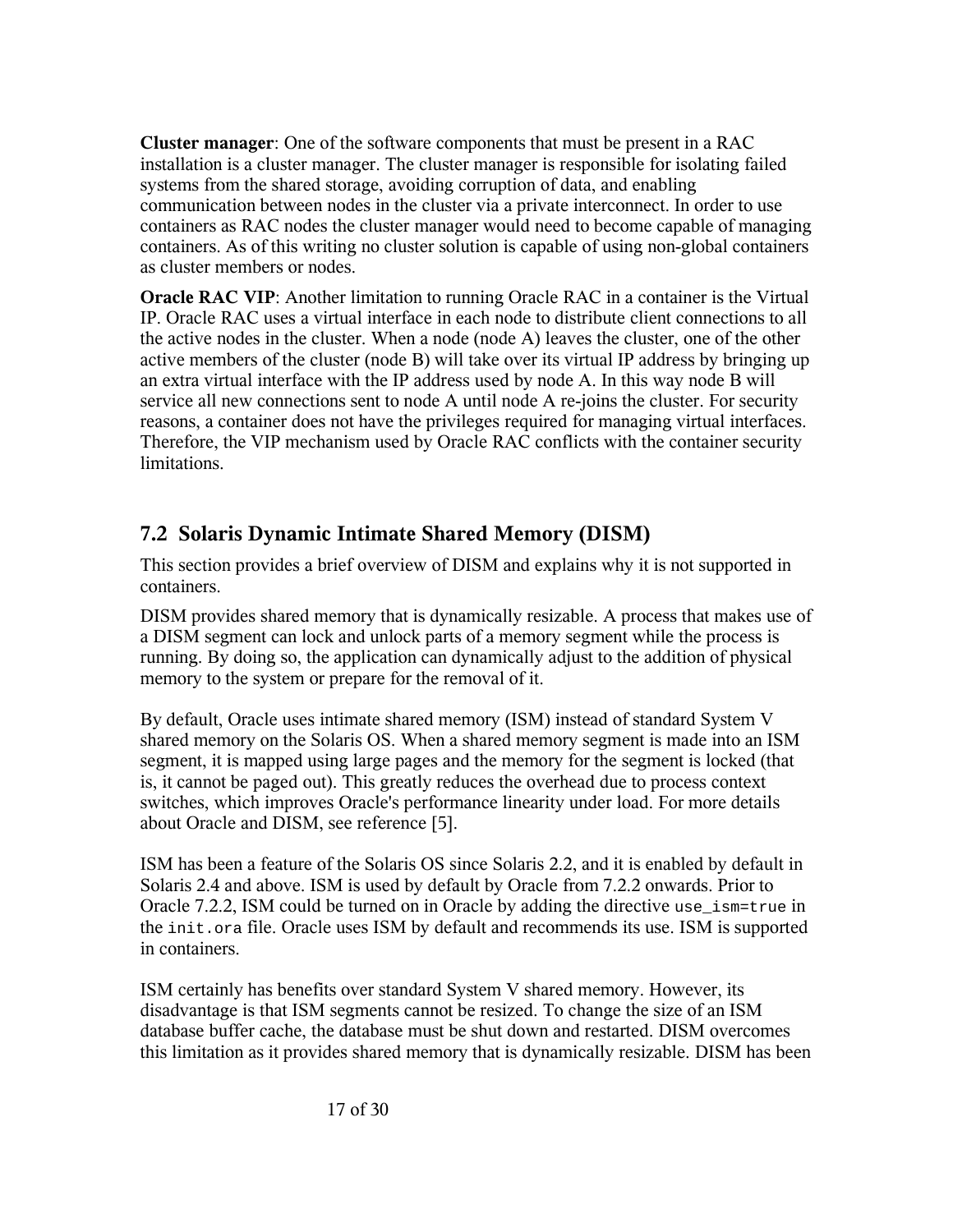supported in Oracle databases since Oracle 9i. Oracle uses DISM instead of ISM if the maximum SGA size set by the  $sga_max_size$  parameter in init.ora is larger than the sum of its components (that is, db cache size, shared pool size, and other smaller SGA components).

In ISM, the kernel locks and unlocks memory pages. However, in DISM the locking and unlocking of memory pages is done by the Oracle process ora\_dism\_<\$ORACLE\_SID>. In order to lock memory, a process needs the proc\_lock\_memory privilege. This privilege is not available in a Solaris non-global zone. Although Oracle comes up when DISM is invoked in a non-global zone, it is not able to lock SGA memory in Solaris non-global zones. This is likely to cause performance to degrade, therefore **Oracle should not be configured to use DISM in non-global zones**.

## **8 Appendix**

## **8.1 Appendix 1: Script to Create a Container**

The scripts documented in this Appendix can be used to create a container appropriate for installing and running non-RAC instances of an Oracle database. These scripts do not represent the only way in which the container can be created. They are provided as sample code and should be modified to fit specific requirements and constraints.

These scripts will first create a resource pool and a processor set ( $pset$ ) resource with a minimum and maximum number of CPUs in it (both values specified by the user). These new resources will be configured in the default configuration file / etc/pooladm.conf (see pooladm(1M) for details). Once created, the pset will be associated with the resource pool. Next, a sparse root zone will be created with the root directory, IP address, and physical interface provided by the user. A special mount point for /usr/local will be created in /opt/<zone\_name>/local to facilitate the Oracle installation, since  $\ell_{\text{usr}}/\text{local}$  is the default directory for the installation of some of the Oracle utilities. Once created, the zone will be bound to the resource pool. The combination of the zone bound to the resource pools will define the container in which Oracle can be installed and executed. This container (and all processes running in it) will only have access to the CPUs associated to the resource pool. To use these scripts, save all the files in the same directory and follow these steps:

1) Edit the file setenv.sh with appropriate values for the following variables:

- ZONE\_NAME: hostname for the zone
- ZONE\_DIR: directory for the root directory of the zone
- NET IP: IP address for the zone

- NET\_PHYSICAL: physical interface in which the virtual interface for the zone will be created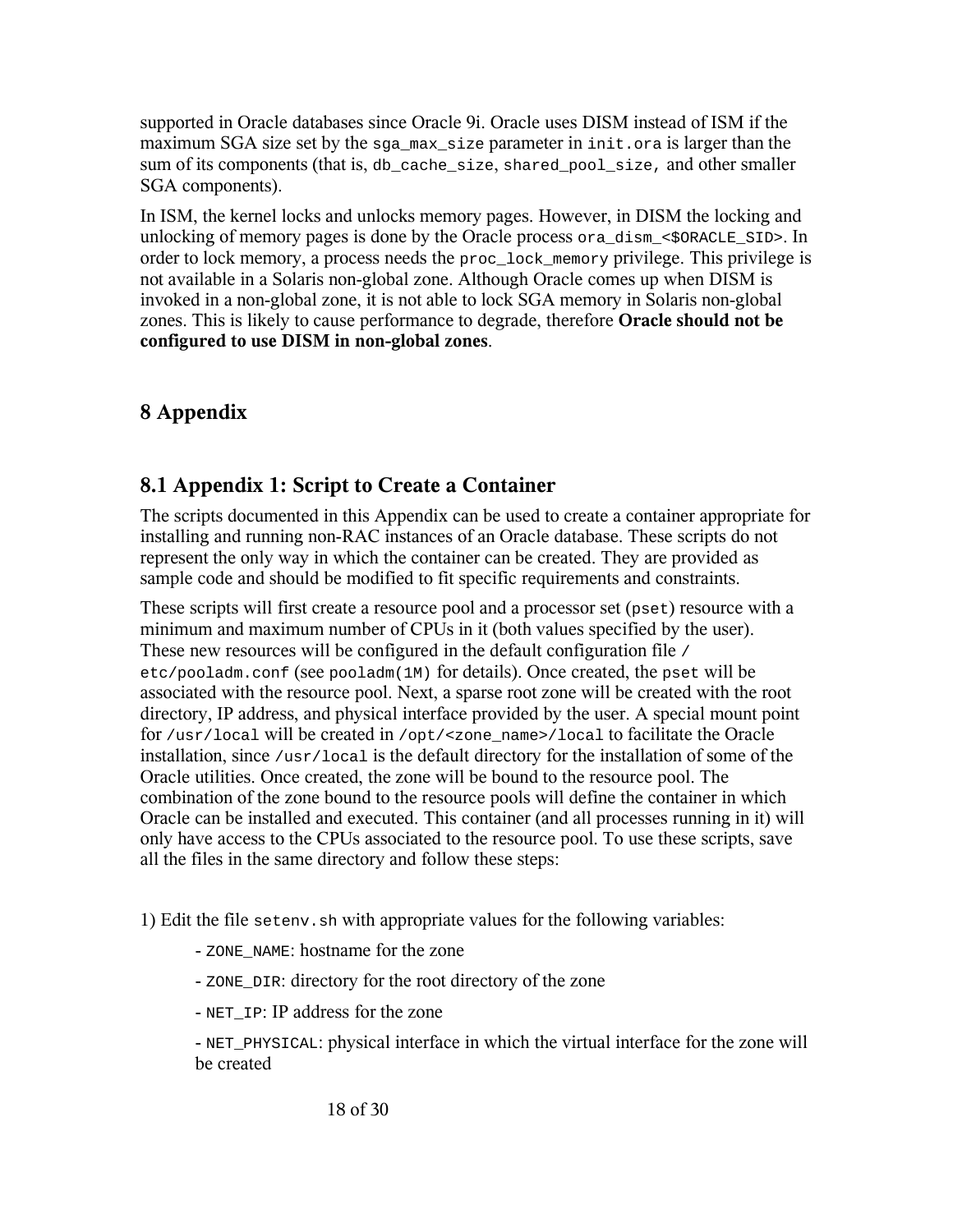- NUM CPUS MAX: maximum number of CPUs in the pset resource

- NUM\_CPUS\_MIN: minimum number of CPUs in the pset resource

2) Issue the following command from the global container:

./create\_container.sh

3) Configure this container by executing the following command from global container:

zlogin -C <zone\_name>

The files composing this scripts are presented and explained next.

#### **8.1.1 README.txt**

This file describes how a container is created when these scripts are used.

It also gives some tips about how to execute some common operations such as giving the zone access to raw devices or removing resource pools.

The scripts in this directory can be used to create a container suitable for installing and running non-RAC instances of Oracle database. These scripts do not represent the only way in which you can create an appropriate container for Oracle; depending on your requirements and constrains you can modify these scripts to fit your needs.

1) creating a container for Oracle

These scripts will first create a resource pool and a processor set (pset) resource with a minimum and maximum number of CPUs in it (both values specified by the user). These new resources will be configured in the default configuration file /etc/pooladm.conf (see pooladm(1M) for details). Once created, the pset will be associated with the resource pool. Next, a sparse root zone will be created with the root directory, IP and interface provided by the user. A special mount point for /usr/local will be created in /opt/<zone\_name>/local to facilitate the oracle installation, since /usr/local is the default directory for the installation of some of the oracle utilities. Once created, the zone will be bound to the resource pool. The combination of the zone bound to the resource pools will define the container in which Oracle can be installed and used. This non-global container (and all processes running in it) will only have access to the CPUs associated to the resource pool. To use these scripts follow these steps:

 a) edit the file setenv.sh with appropriate values for: - ZONE\_NAME: hostname for the zone

- ZONE\_DIR: directory for the root directory of the zone
- NET\_IP: IP for the zone
- NET\_PHYSICAL: physical interface in which the virtual interface for the zone will be created
- NUM\_CPUS\_MAX: maximum number of CPUs in the pset resource
- NUM\_CPUS\_MIN: minimum number of CPUs in the pset resource
- b) from the global container run ./create\_container.sh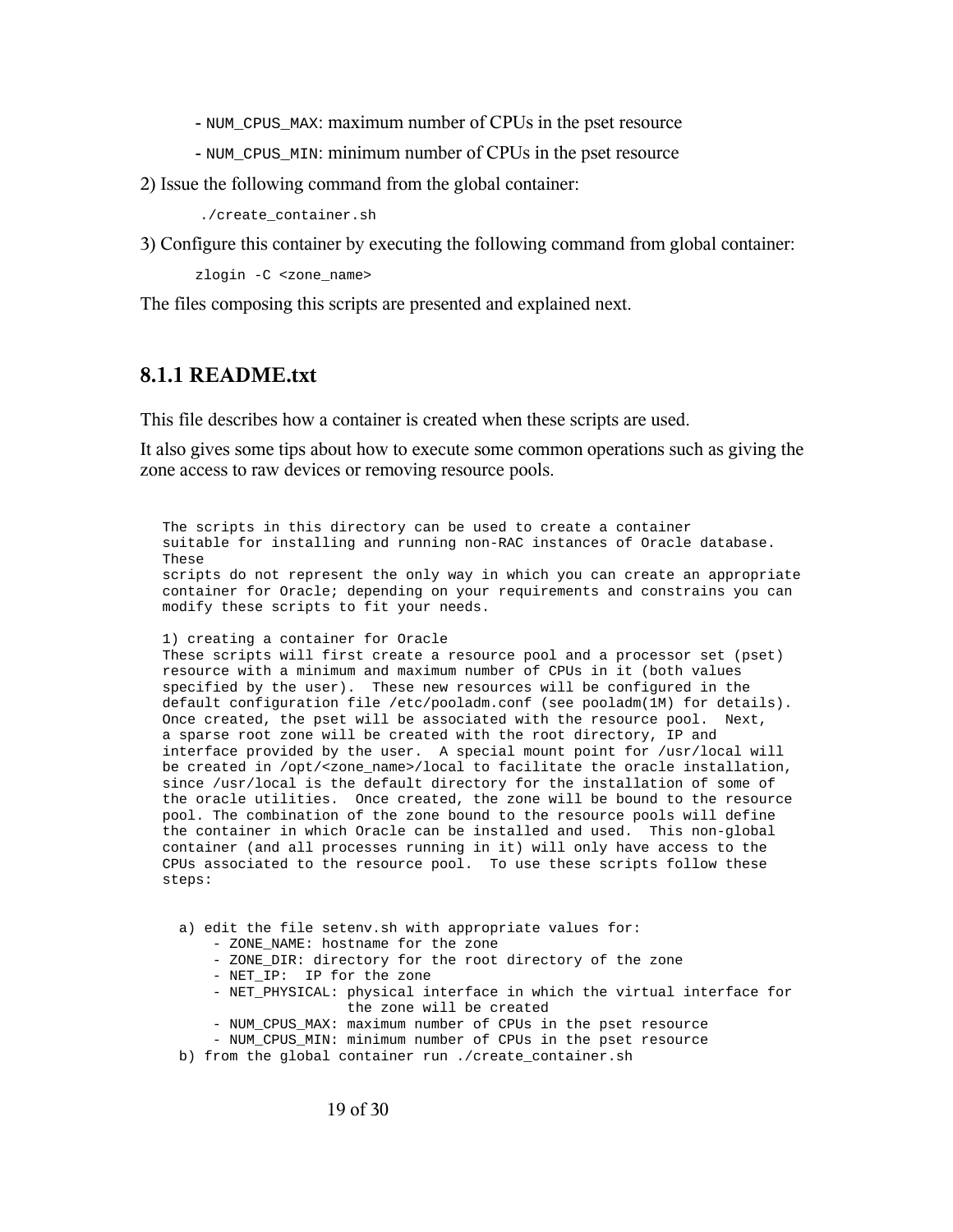```
c) Once the container has been created run "zlogin -C <zone name>"
      from the global container to finish configuring the zone. 
2) giving your container access to raw devices 
If you need to give your container access to a raw device
follow this example once the container has been created 
(these commands must be issued from the global container):
zonecfg -z my-zone
zonecfg:my-zone> add device
zonecfg:my-zone:device> set match=/dev/rdsk/c3t40d0s0
zonecfg:my-zone:device> end
zonecfg:my-zone> exit
zonecfg -z my-zone halt
zonecfg -z my-zone boot
3) giving your container access to a file system
If you need to give your container access to a file system
created in the global container follow this example once the non-global
container has been created:
global# newfs /dev/rdsk/c1t0d0s0
global# zonecfg -z my-zone
zoncfg:my-zone> add fs
zoncfg:my-zone> set dir=/usr/mystuff
zoncfg:my-zone> set special=/dev/dsk/c1t0d0s0
zoncfg:my-zone> set raw=/dev/rdsk/c1t0d0s0
zoncfg:my-zone> set type=ufs
zoncfg:my-zone> end
zonecfg -z my-zone halt
zonecfg -z my-zone boot
4) to remove pool resources previously created by operating
directly on the kernel (see poolcfg(1M) for details) use these commands:
poolcfg -d -c 'destroy pool my_pool'
poolcfg -d -c 'destroy pset my_pset'
5) to uninstall and delete a previously created zone use these commands:
zoneadm -z $ZONE_NAME halt
zoneadm -z $ZONE_NAME uninstall -F
zonecfg -z $ZONE_NAME delete -F
```
#### **8.1.2 setenv.sh**

This file is where the user defines the parameters to create the container.

```
#!/usr/bin/sh
#host name for the zone
ZONE_NAME=myzone
#directory where to place root dir for the zone
ZONE_DIR=/export/home
#IP for the zone (make sure netmask can be resolved for this IP according to 
# the databases defined in nsswitch.conf)
```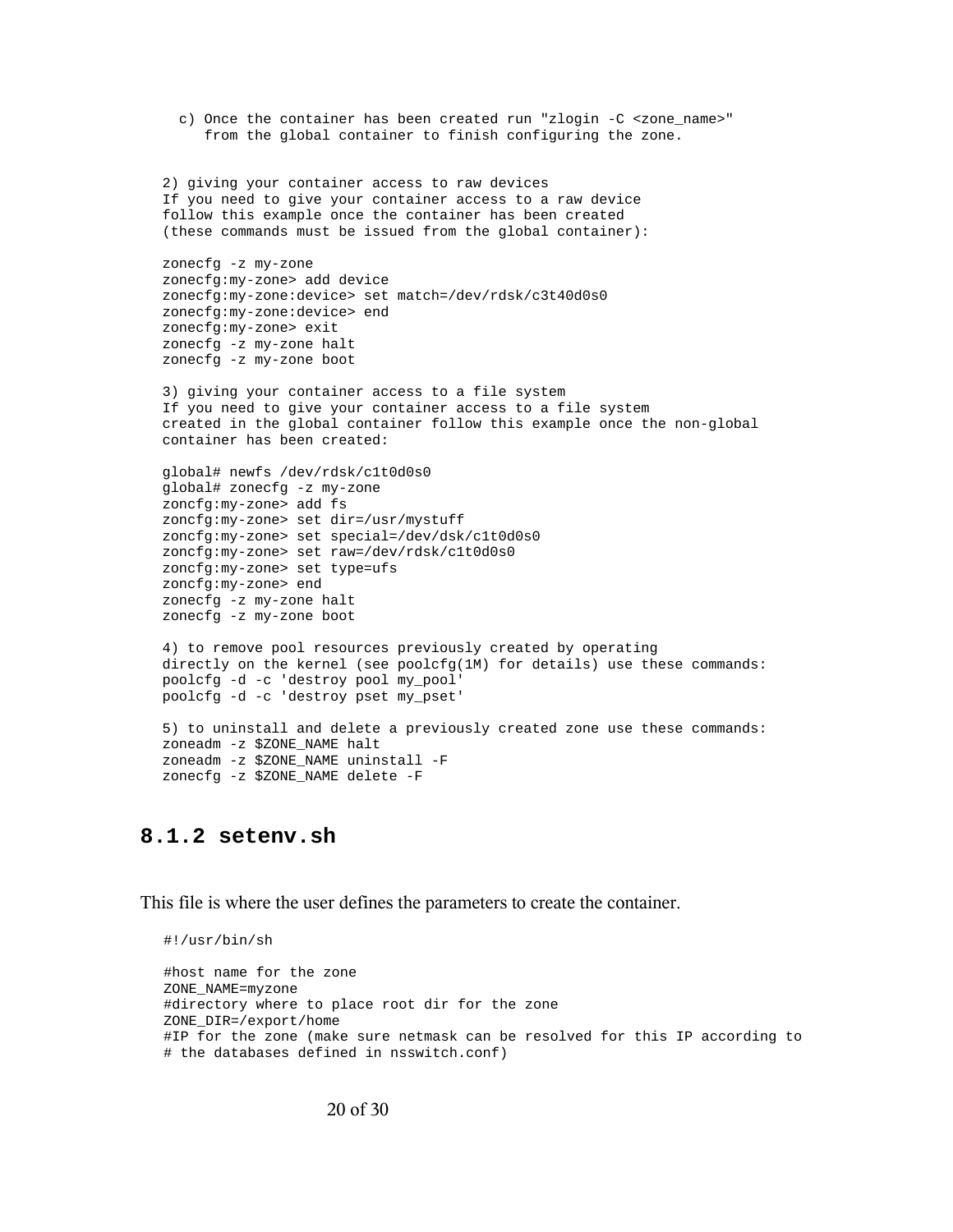```
NET IP=129.146.182.199
#interface used by the zone
NET_PHYSICAL=bge0
#min and max CPUs for the pool bound to the zone
NUM_CPUS_MIN=1
NUM_CPUS_MAX=1
# do not make changes beyond this point
POOL_NAME=pool_$ZONE_NAME
PSET_NAME=ps_$ZONE_NAME
export ZONE_NAME ZONE_DIR NET_IP NET_PHYSICAL
export POOL_NAME PSET_NAME NUM_CPUS_MIN NUM_CPUS_MAX
```
#### **8.1.3 zone\_cmd\_template.txt**

This file contains a template set of commands to create the zone. After replacing some strings by user-defined values, it will be used to create the zone.

```
create 
set zonepath=ZONE_DIR/ZONE_NAME
set autoboot=true
set pool=POOL_NAME
add net
set address=NET_IP
set physical=NET_PHYSICAL
end
add fs
set dir=/usr/local
set special=/opt/ZONE_NAME/local
set type=lofs
end
verify
commit
```
#### **8.1.4 pool\_cmd\_template.txt**

This file contains a template set of commands to create the resource pool and the pset resource, and to associate them. After replacing some strings with user-defined values, it will be used to create the zone.

```
create pset PSET_NAME ( uint pset.min = NUM_CPUS_MIN ; uint pset.max
=NUM_CPUS_MAX)
create pool POOL_NAME
associate pool POOL_NAME ( pset PSET_NAME )
```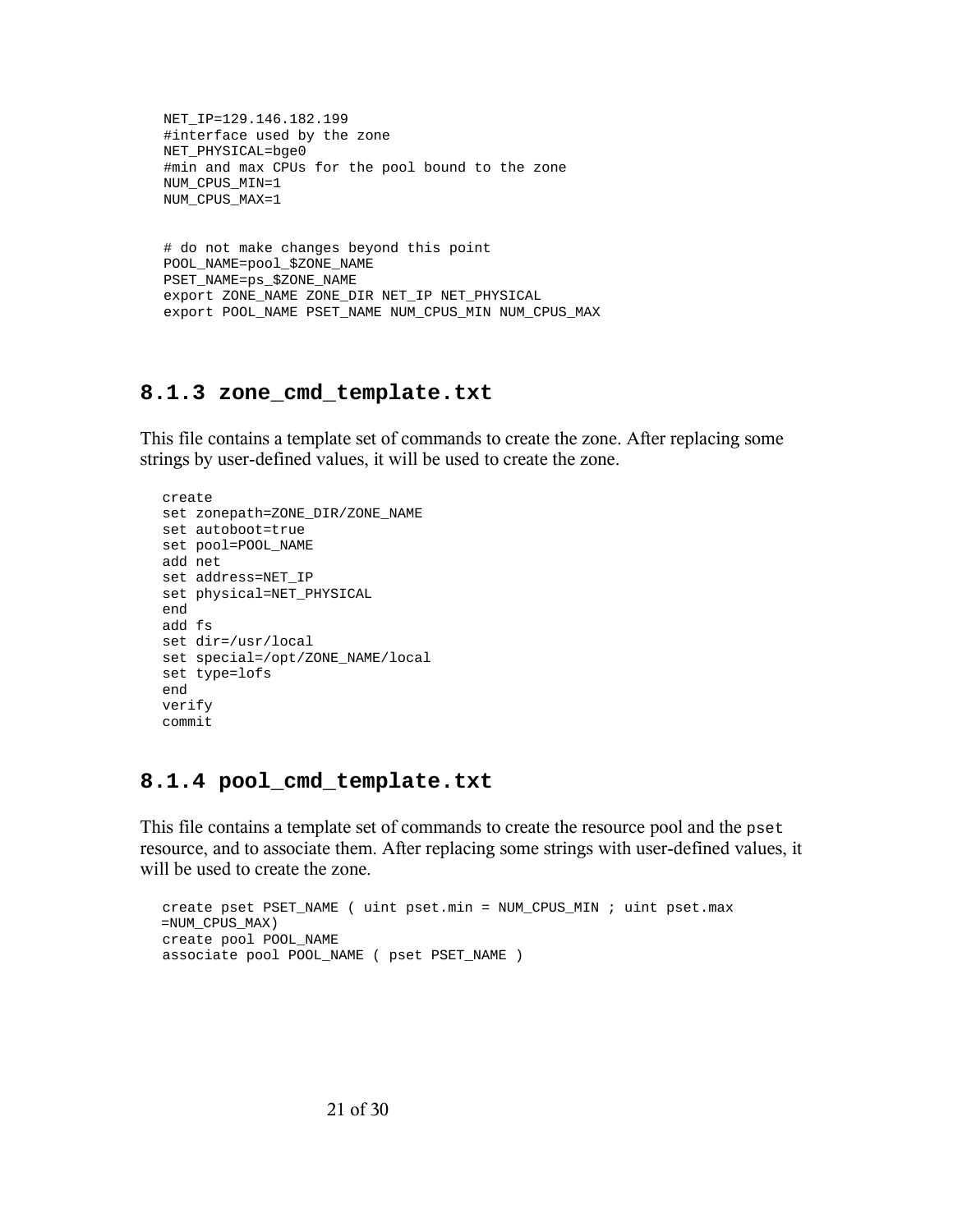#### **8.1.5 create\_zone\_cmd.sh**

This script will use the sed utility to create a command file that creates the zone. It replaces the user-given parameters in the zone command template file. It is called by create\_container.sh.

```
#!/bin/sh
# Copyright (c) 2005 Sun Microsystems, Inc. All Rights Reserved.
#
# SAMPLE CODE
# SUN MAKES NO REPRESENTATIONS OR WARRANTIES ABOUT
# THE SUITABILITY OF THE SOFTWARE, EITHER EXPRESS
# OR IMPLIED, INCLUDING BUT NOT LIMITED TO THE
# IMPLIED WARRANTIES OF MERCHANTABILITY, FITNESS
# FOR A PARTICULAR PURPOSE, OR NON-INFRINGEMENT.
# SUN SHALL NOT BE LIABLE FOR ANY DAMAGES SUFFERED
# BY LICENSEE AS A RESULT OF USING, MODIFYING OR
# DISTRIBUTING THIS SOFTWARE OR ITS DERIVATIVES.
echo $ZONE_DIR > /tmp/ZP.$$
REG_ZONE_DIR='sed 's/\\//\\\\/\\\/\\\/\g' /tmp/ZP.\rm -rf /tmp/ZP.$$ > /dev/null
sed -e "
/ZONE_DIR/ {
    s/ZONE_DIR/$REG_ZONE_DIR/
}
/ZONE_NAME/ {
    s/ZONE_NAME/$ZONE_NAME/
}
/NET\_IP/ {
    s/NET_IP/$NET_IP/
}
/NET_PHYSICAL/ {
     s/NET_PHYSICAL/$NET_PHYSICAL/
}
/POOL_NAME/ {
     s/POOL_NAME/$POOL_NAME/
}
/./ {
     p
     d
}"
```
#### **8.1.6 create\_pool\_cmd.sh**

This script will use the sed utility to create a command file that creates the resources. It replaces the user-given parameters in the pool command template file. It is called by create\_container.sh.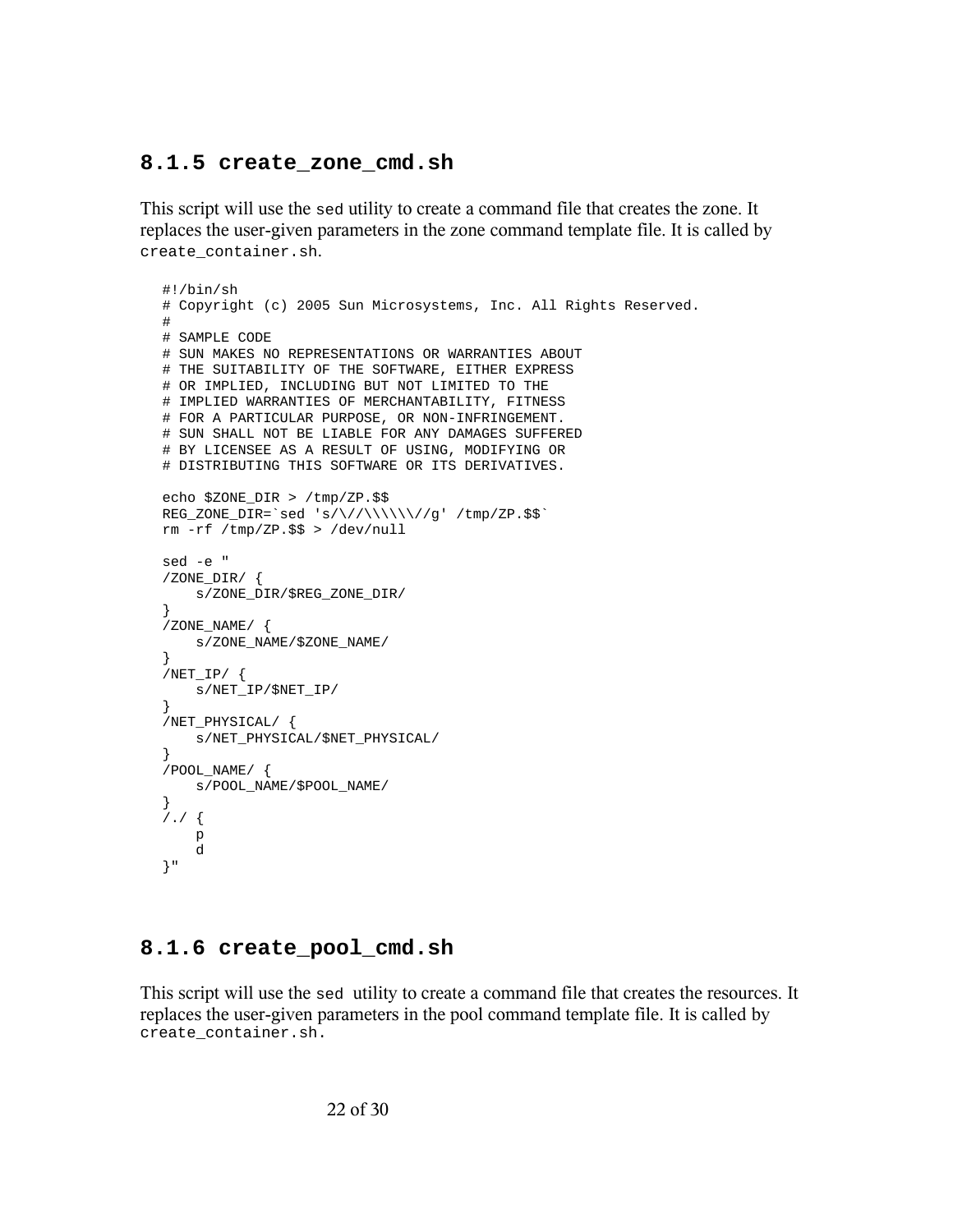```
#!/bin/sh
# Copyright (c) 2005 Sun Microsystems, Inc. All Rights Reserved.
#
# SAMPLE CODE
# SUN MAKES NO REPRESENTATIONS OR WARRANTIES ABOUT
# THE SUITABILITY OF THE SOFTWARE, EITHER EXPRESS
# OR IMPLIED, INCLUDING BUT NOT LIMITED TO THE
# IMPLIED WARRANTIES OF MERCHANTABILITY, FITNESS
# FOR A PARTICULAR PURPOSE, OR NON-INFRINGEMENT.
# SUN SHALL NOT BE LIABLE FOR ANY DAMAGES SUFFERED
# BY LICENSEE AS A RESULT OF USING, MODIFYING OR
# DISTRIBUTING THIS SOFTWARE OR ITS DERIVATIVES.
sed -e "
/NUM_CPUS_MIN/ {
    s/NUM_CPUS_MIN/$NUM_CPUS_MIN/g
}
/NUM_CPUS_MAX/ {
    s/NUM_CPUS_MAX/$NUM_CPUS_MAX/g
}
/POOL_NAME/ {
    s/POOL_NAME/$POOL_NAME/
}
/PSET_NAME/ {
    s/PSET_NAME/$PSET_NAME/
}
7.7f p
    d
}"
```
#### **8.1.7 create\_container.sh**

This is the main script. It will use the parameters given in setenv.sh to create the container.

```
#!/usr/bin/ksh
# Copyright (c) 2005 Sun Microsystems, Inc. All Rights Reserved.
#
# SAMPLE CODE
# SUN MAKES NO REPRESENTATIONS OR WARRANTIES ABOUT
# THE SUITABILITY OF THE SOFTWARE, EITHER EXPRESS
# OR IMPLIED, INCLUDING BUT NOT LIMITED TO THE
# IMPLIED WARRANTIES OF MERCHANTABILITY, FITNESS
# FOR A PARTICULAR PURPOSE, OR NON-INFRINGEMENT.
# SUN SHALL NOT BE LIABLE FOR ANY DAMAGES SUFFERED
# BY LICENSEE AS A RESULT OF USING, MODIFYING OR
# DISTRIBUTING THIS SOFTWARE OR ITS DERIVATIVES.
# script to create a container to run oracle RDBMS.
# to use this script follow the instructions in the README.txt file
# located in this directory.
. ./setenv.sh
```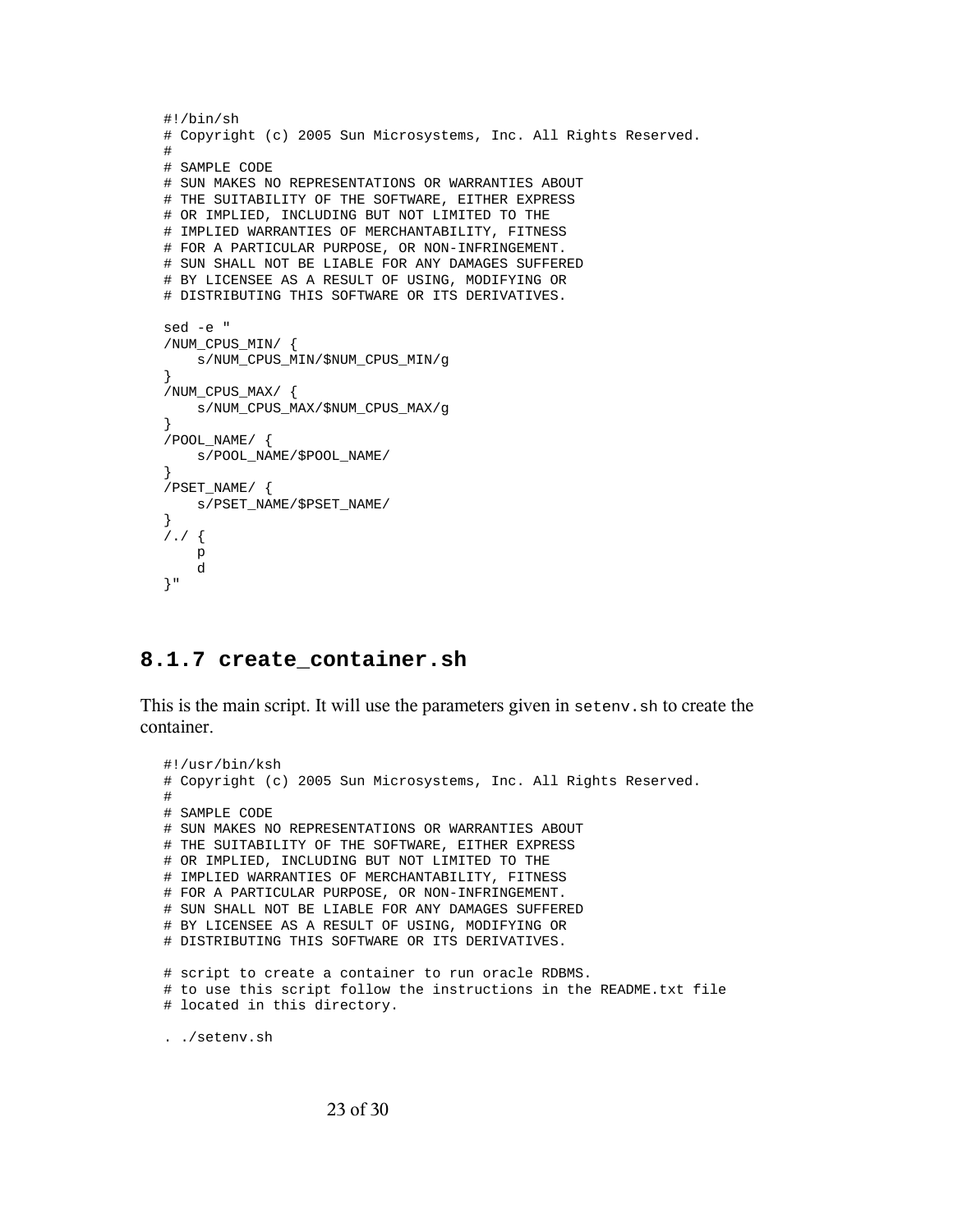```
# 1)............................... validate setenv.sh values
#zone path exists?
if [ ! -d $ZONE DIR/$ZONE NAME ]
then
  mkdir -p $ZONE_DIR/$ZONE_NAME
 if [ $? = 1 ] then
    echo ERROR: could not create root directory
    exit 1
  fi
fi
chmod 700 $ZONE_DIR/$ZONE_NAME
#zone already exists?
zonecfg -z $ZONE_NAME info > /tmp/z.$$ 2>&1
cat /tmp/z.$$ | grep "No such zone" > /dev/null 2>&1
if [ $? -eq 1 ]
then
  echo "ERROR: zone $ZONE_NAME already exists. IF you want to remove it do:"
  echo "use zoneadm -z $ZONE_NAME halt"
  echo "use zoneadm -z $ZONE_NAME uninstall -F"
  echo "use zonecfg -z $ZONE_NAME delete -F"
  exit 1
fi
rm -rf /tmp/z.$$ > /dev/null 2>&1
#pset already created?
pooladm -e
pooladm | grep pset | grep $PSET_NAME > /dev/null 2>&1
if [ $? -eq 0 ]
then
   echo "ERROR: pset $PSET_NAME already exists. Please choose a different \
pset name " 
exit 1
fi
#/usr/local directory exists?
if [ ! -d /usr/local ]
then
  mkdir /usr/local
fi
#special mnt point for /usr/local exists?
if [ ! -d /opt/$ZONE_NAME/local ]
then
  mkdir -p /opt/$ZONE_NAME/local
fi
# 2)............................... pool creation
./create_pool_cmd.sh < pool_cmd_template.txt > /tmp/pool_commands.txt
pooladm -e \qquad # enable facility
#check for default config file exists, if not there
#create one with active configuration
if [ ! -f /etc/pooladm.conf ]
then
  pooladm -s /etc/pooladm.conf
fi
poolcfg -f /tmp/pool_commands.txt # configure
pooladm -n > /tmp/pool.out 2>&1 # validate
```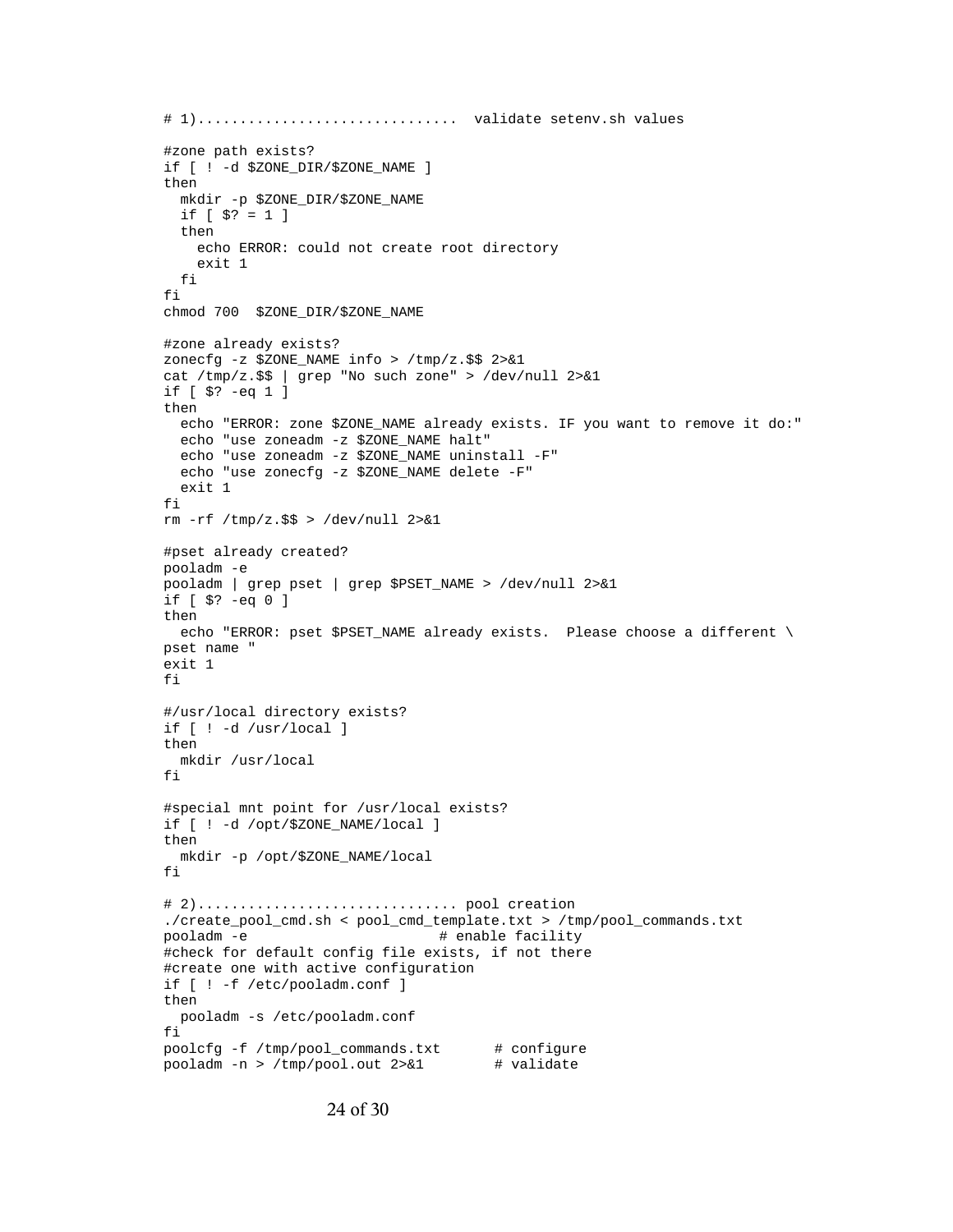```
if [ ! $? -eq 0 ]
then
  echo ERROR: invalid pool configuration. please see /tmp/pool.out
  exit 1
fi
#instantiate config at /etc/pooladm.conf
pooladm -c
# 3)............................... zone creation
./create_zone_cmd.sh < zone_cmd_template.txt > /tmp/zone_commands.txt
zonecfg -z $ZONE_NAME -f /tmp/zone_commands.txt
echo $ZONE NAME was configured with this information:
echo ---------------------------------------------------------
zonecfg -z $ZONE_NAME info
echo ---------------------------------------------------------
zoneadm -z $ZONE_NAME install
zoneadm -z $ZONE_NAME boot
echo "to finish configuring your container please run: zlogin -C $ZONE NAME"
```
## **8.2 Appendix 2: Setting System V IPC Kernel Parameters**

Prior to the Solaris 10 OS, the System V IPC resources, consisting primarily of shared memory, message queues, and semaphores, were set in the /etc/system file. This implementation had the following shortcomings:

- Relying on /etc/system as an administrative mechanism meant reconfiguration required a reboot.
- A simple typo in setting the parameter in  $/etc/system$  could lead to hard-to-track configuration errors.
- The algorithms used by the traditional implementation assumed statically-sized data structures.
- There was no way to allocate additional resources to one user without allowing all users those resources. Since the amount of resources was always fixed, one user could have trivially prevented another from performing its desired allocations.
- There was no good way to observe the values of the parameters.
- The default values of certain tunables were too small.

In the Solaris 10 OS, all these limitations were addressed. The System V IPC implementation in the Solaris 10 OS no longer requires changes in the /etc/system file. Instead, it uses the resource control facility, which brings the following benefits:

- It is now possible to install and boot an Oracle instance without needing to make changes to /etc/system file (or to resource controls in most cases).
- It is now possible to limit use of the System V IPC facilities on a per-process or per-project basis (depending on the resource being limited), without rebooting the system.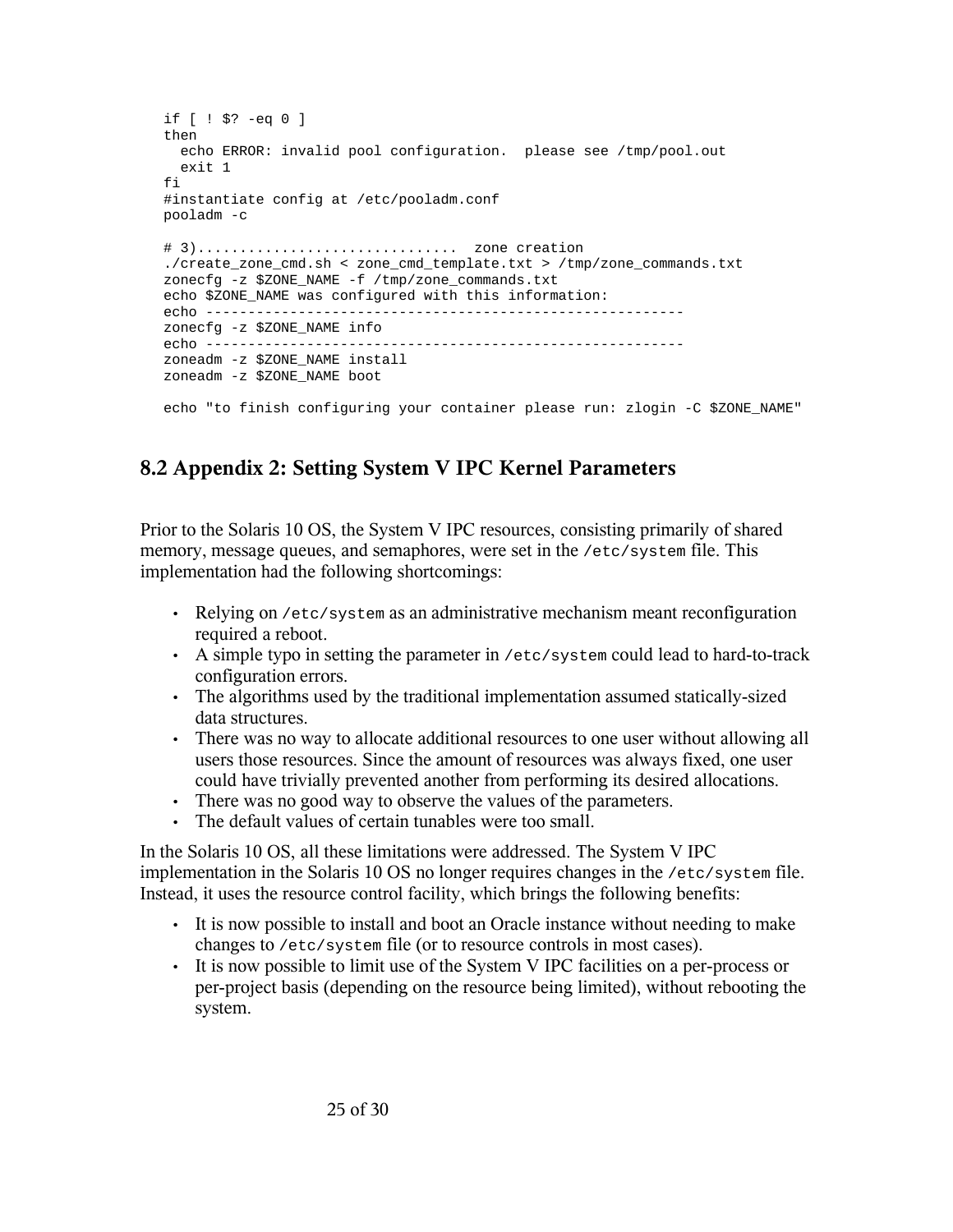- None of these limits affect allocation directly. They can be made as large as possible without any immediate effect on the system. (Note that doing so would allow a user to allocate resources without bound, which **would** have an effect on the system.)
- Implementation internals are no longer exposed to the administrator, thus simplifying the configuration tasks.
- The resource controls are fewer and are more verbosely and intuitively named than the previous tunables.
- Limit settings can be observed using the common resource control interfaces, such as  $pret1(1)$  and  $qetrct1(2)$ .
- Shared memory is limited based on the total amount allocated per project, not per segment. This means that an administrator can give a user the ability to allocate a lot of segments **and** large segments, without having to give the user the ability to create a lot of large segments.
- Because resource controls are the administrative mechanism, this configuration can be persistent using project(4) and be made via the network.

In the Solaris 10 OS, the following changes were made:

- Message headers are now allocated dynamically. Previously all message headers were allocated at module load time.
- Semaphore arrays are allocated dynamically. Previously semaphore arrays were allocated from a seminfo\_semmns sized vmem arena, which meant that allocations could fail due to fragmentation.
- Semaphore undo structures are dynamically allocated per-process and persemaphore array. They are unlimited in number and are always as large as the semaphore array they correspond to. Previously there were a limited number of per-process undo structures, allocated at module load time. Furthermore, the undo structures each had the same, fixed size. It was possible for a process to not be able to allocate an undo structure, or for the process's undo structure to be full.
- Semaphore undo structures maintain their undo values as signed integers, so no semaphore value is too large to be undone.
- All facilities were used to allocate objects from a fixed size namespace, and were allocated at module load time. All facility namespaces are now resizable, and will grow as demand increases.

As a consequence of these changes, the following related parameters have been removed. If these parameters are included in the /etc/system file on a Solaris system, the parameters are ignored (see Table 2).

| <b>Parameter Name</b> | <b>Brief Description</b>                                                      |  |  |
|-----------------------|-------------------------------------------------------------------------------|--|--|
|                       | semsys: seminfo_semmns   Maximum number of System V semaphores on the system  |  |  |
| semsys:seminfo_semmnu | Total number of undo structures supported by the System V<br>semaphore system |  |  |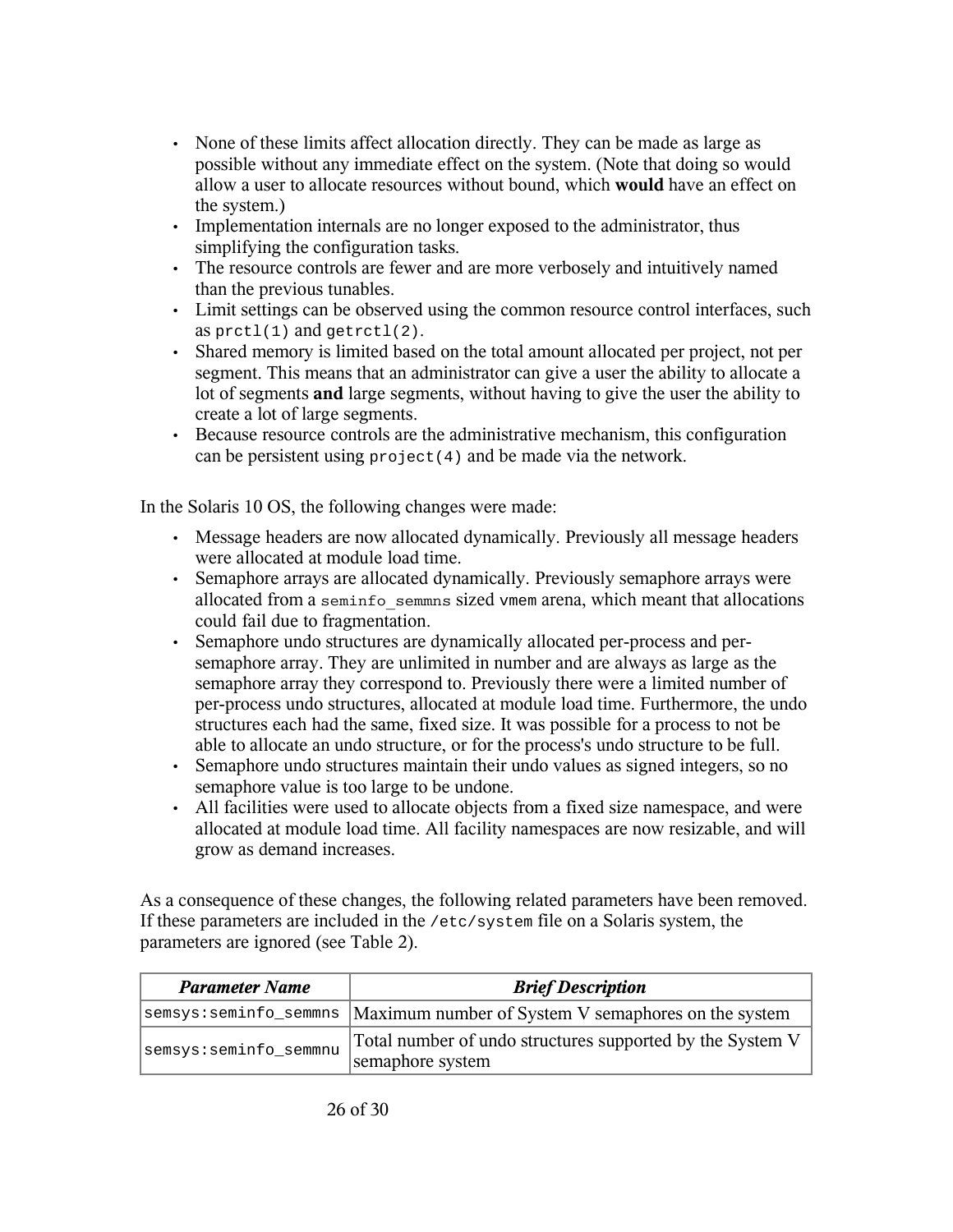| <b>Parameter Name</b>  | <b>Brief Description</b>                                                     |
|------------------------|------------------------------------------------------------------------------|
| semsys: seminfo_semmap | Number of entries in semaphore map                                           |
| semsys:seminfo_semvmx  | Maximum value a semaphore can be set to                                      |
| semsys:seminfo_semaem  | Maximum value that a semaphore's value in an undo<br>structure can be set to |
| semsys:seminfo_semusz  | The size of the undo structure                                               |
| shmsys:shminfo_shmseg  | Number of segments, per process                                              |
| shmsys:shminfo_shmmin  | Minimum shared memory segment size                                           |
| msgsys: msginfo_msgmap | The number of entries in a message map                                       |
| msgsys: msginfo_msgssz | Size of the message segment                                                  |
| msgsys: msginfo_msgseg | Maximum number of message segments                                           |
| msgsys: msginfo_msgmax | Maximum size of System V message                                             |

Table 2: System Parameters No Longer Needed

in the Solaris 10 OS

As described above, many /etc/system parameters are removed simply because they are no longer required. The remaining parameters have more reasonable defaults, enabling more applications to work out-of-the-box without requiring these parameters to be set.

Table 3 describes the default value of the remaining /etc/system parameters.

| <b>Resource Control</b>      | <b>Obsolete Tunable</b> | <b>Old Default</b><br><i>Value</i> | <b>New Default</b><br>Value |
|------------------------------|-------------------------|------------------------------------|-----------------------------|
| process.max-msq-qbytes       | msginfo msgmnb          | 4096                               | 65536                       |
| process.max-msq-<br>messages | msginfo_msgtql          | 40                                 | 8192                        |
| process.max-sem-ops          | seminfo_semopm          | 10                                 | 512                         |
| process.max-sem-nsems        | seminfo_semmsl          | 25                                 | 512                         |
| project.max-shm-memory       | shminfo_shmmax          | 0x800000                           | $1/4$ of physical<br>memory |
| project.max-shm-ids          | shminfo_shmmni          | 100                                | 128                         |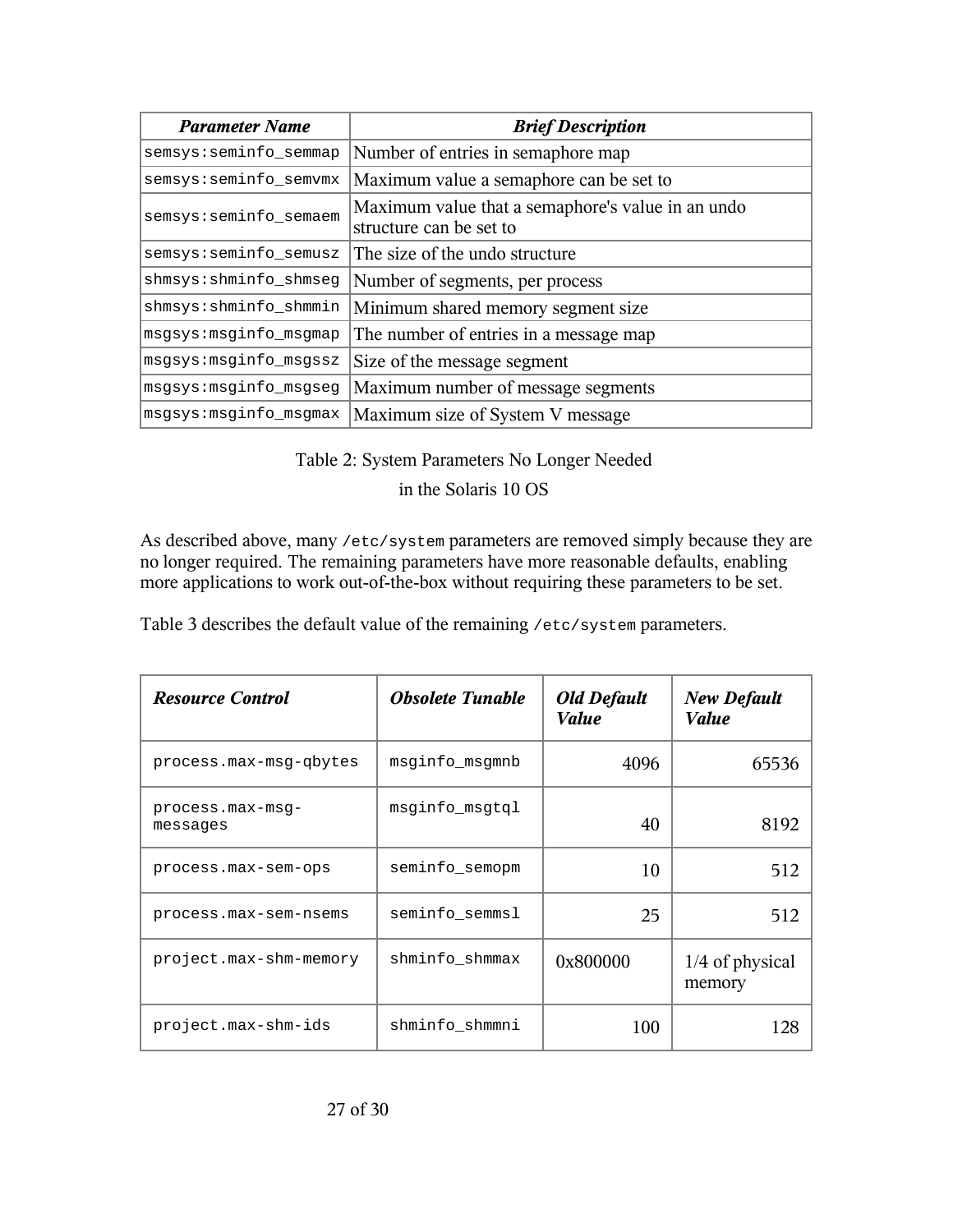| <b>Resource Control</b> | <b>Obsolete Tunable</b> | <b>Old Default</b><br><b>Value</b> | <b>New Default</b><br><b>Value</b> |
|-------------------------|-------------------------|------------------------------------|------------------------------------|
| project.max-msq-ids     | msginfo_msgmni          | 50                                 | 128                                |
| project.max-sem-ids     | seminfo_semmni          |                                    | 128                                |

Table 3: Default Values for System Parameters in the Solaris 10 OS

#### **Setting System V IPC Parameters for Oracle Installation**

Table 4 identifies the values recommended for /etc/system parameters by the Oracle Installation Guide and the corresponding Solaris resource controls.

| <b>Parameter</b>                                               | <b>Oracle</b><br>Recom-<br>mendation | <b>Required in</b><br>Solaris 10 OS | <b>Resource</b><br><b>Control</b> | <b>Default Value</b>           |
|----------------------------------------------------------------|--------------------------------------|-------------------------------------|-----------------------------------|--------------------------------|
| SEMMNI<br>(semsys:seminfo_s<br>emmni)                          | 100                                  | Yes                                 | project.max-<br>sem-ids           | 128                            |
| <b>SEMMNS</b><br>(semsys: seminfo s<br>emmns)                  | 1024                                 | N <sub>0</sub>                      | N/A                               | N/A                            |
| SEMMSL<br>(semsys:seminfo_s<br>emms1)                          | 256                                  | Yes                                 | project.max-<br>sem-nsems         | 512                            |
| <b>SHMMAX</b><br>$(s$ hymsys: shminfo $ 4294967295$<br>shmmax) |                                      | Yes                                 | project.max-<br>shm-memory        | $1/4$ of<br>physical<br>memory |
| SHMMIN<br>(shmsys:shminfo_s<br>hmmin)                          | 11                                   | N <sub>0</sub>                      | N/A                               | N/A                            |
| SHMMNI<br>(shmsys:shminfo_s<br>hmmni                           | 100                                  | Yes                                 | project.max-<br>$shm-ids$         | 128                            |
| <b>SHMSEG</b><br>$(s)$ hmsys: $shminfo$ s<br>hmseq)            | 10                                   | N <sub>0</sub>                      | N/A                               | N/A                            |

Table 4: Recommended Values for System Parameters When Running Oracle 10g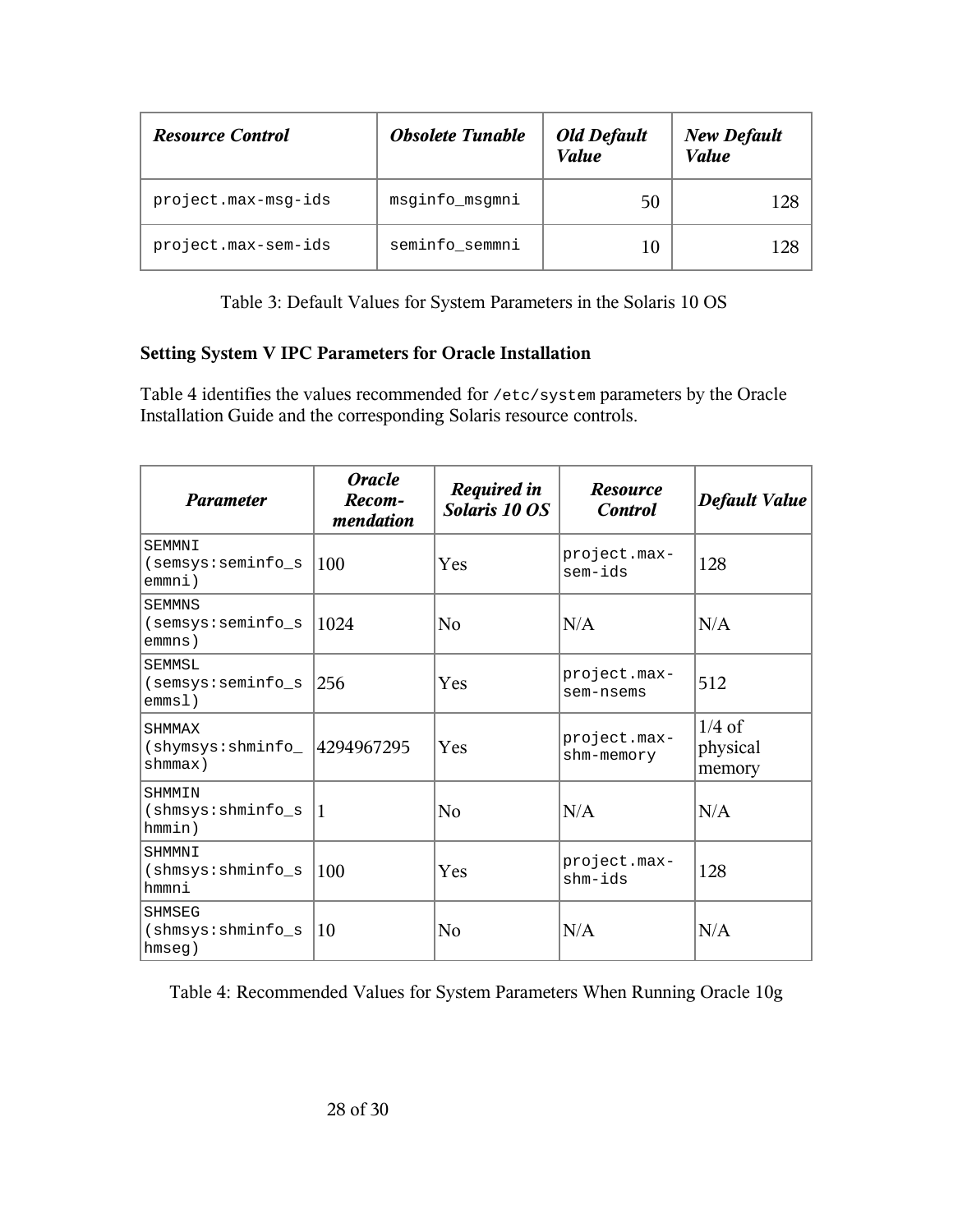Since the default values are higher than Oracle recommended values, the only resource control that might need to be set is project.max-shm-memory. The following section details the process of setting a particular value using resource control.

#### **Using Resource Control Commands to Set System V IPC Parameters**

The prctl command can be used to view and change value of resource control. The prctl command is invoked with the -n option to display the value of a certain resource control. The following command displays the value of max-file-descriptor resource control for the specified process:

prctl -n process.max-file-descriptor <pid>

The following command updates the value of project.cpu-shares in the project group.staff:

prctl -n project.cpu-shares -v 10 -r -l project group.staff

## **9 References**

[1] *Consolidating Applications with Solaris 10 Containers*, Sun Microsystems, 2004 http://www.sun.com/datacenter/consolidation/solaris10\_whitepaper.pdf

[2] *Solaris 10 System Administrator Collection -- System Administration Guide: Solaris Containers-Resource Management and Solaris Zones*, Sun Microsystems, 2005 http://docs.sun.com/app/docs/doc/817-1592

[3] *Solaris Containers--What They Are and How to Use Them*, Menno Lageman, Sun BluePrints OnLine, 2005 http://www.sun.com/blueprints/0505/819-2679.html

[4] Solaris Zones section on BigAdmin System Administration Portal, Sun Microsystems http://www.sun.com/bigadmin/content/zones

[5] *Dynamic Reconfiguration and Oracle 9i Dynamically Resizable SGA*, Erik Vanden Meersch and Kristien Hens, Sun BluePrints OnLine, 2004 http://www.sun.com/blueprints/0104/817-5209.pdf

[6] Oracle Pricing with Solaris 10 Containers http://www.sun.com/third-party/global/oracle/consolidation/solaris10.html

[7] Oracle's Partitioning document http://www.oracle.com/corporate/pricing/partitioning.pdf